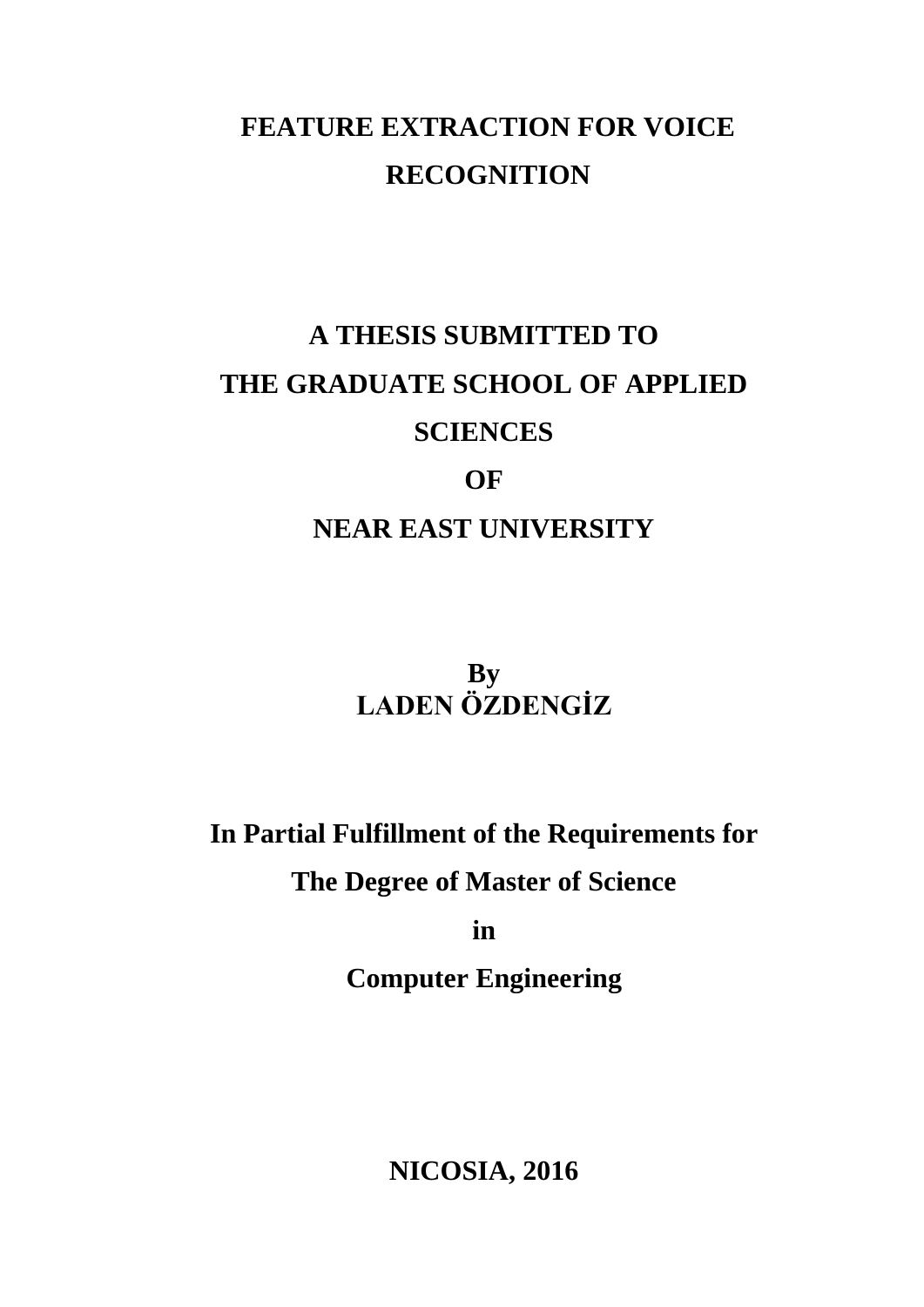#### **ACKNOWLEDGEMENT**

First of all, I would like to thank my chairman of department the computer engineering Prof. Dr. Rahip H. Abiyev for his valuable help and comment during my thesis.

I would like to thank my supervisor Assist. Prof. Dr. Elbrus Imanov for his valuable help and comment during my studies.

I will never forget the things that my father Mr. Durmuş Özdengiz did for me during my educational life.

Also, I want to say thanks to my mother Mrs. Hatice Özdengiz and my brother Cankan Özdengiz.

Conclusion,

I thank all the staff of the faculty of engineering for giving facilities to practice, teaching and solving problem in my master thesis.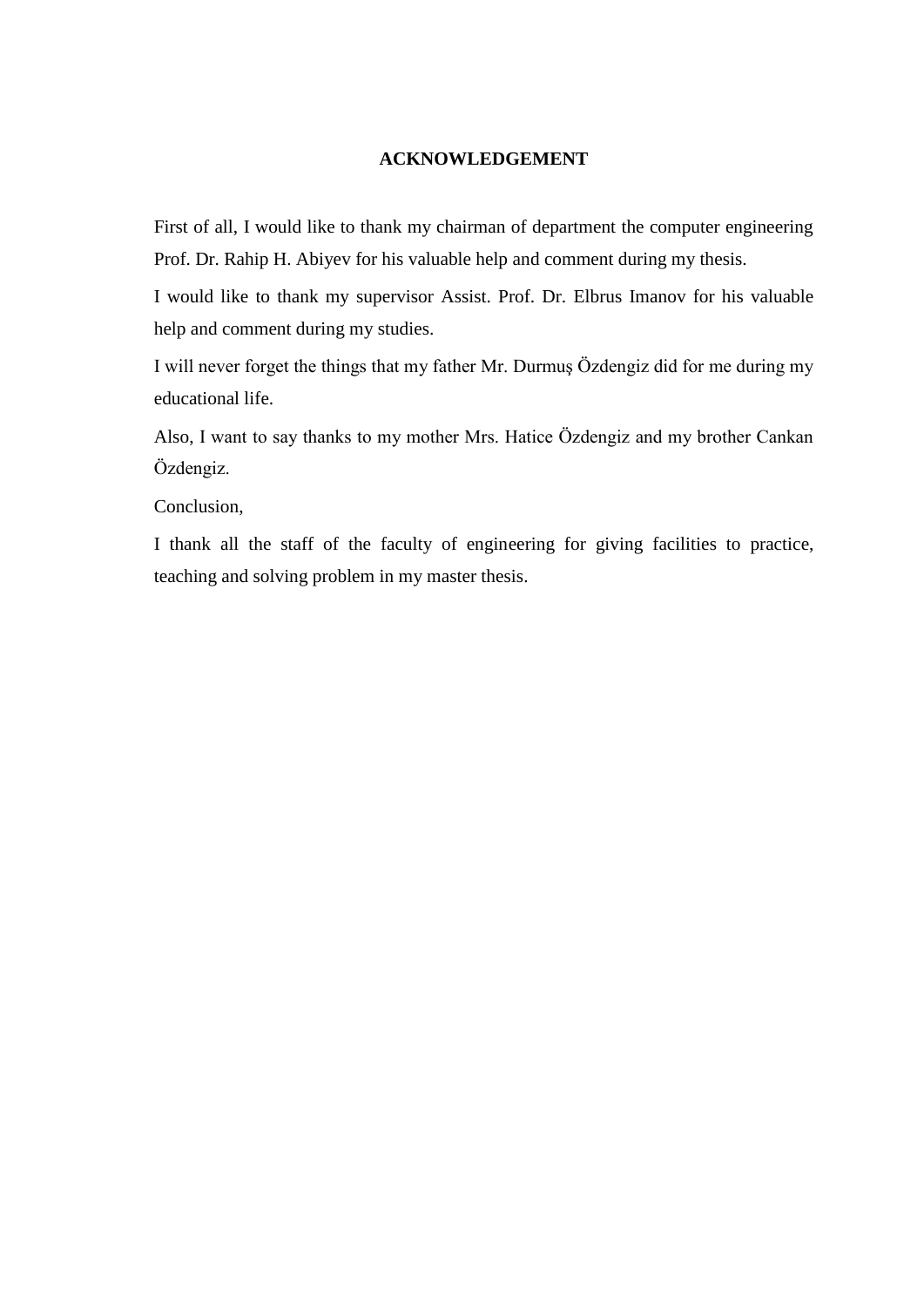#### **ABSTRACT**

The name of this thesis is Feature extraction for voice recognition. Several research for voice recognition have been analyzed. The design stages of voice recognition system are described. One of the most important blocks of voice recognition are feature extraction and classification blocks. The Mel-frequency approach used for feature extraction is explained. The designed system is implemented using the Matlab program.

Communication between human beings is done quickly and more efficiently by voice. Voice is the air flow resulting from the discharge of exhaust air from the lungs. The compressed audio is described in the form of acoustic waves emitted from the comparison. Voice recognition uses human voice. Removing the keys in the way of human-machine communication enables action to be taken by a human voice. It recognizes spoken words and phrases. Voice recognition, speaker identification means to identifying the speakers. For example, It uses cryptic room, the top level requires two points that require security or information retrieval system, ...etc.

Feature extraction is an important step in voice recognition. In this thesis, feature extraction techniques for voice recognition have been analyzed. Using MFCC (Melfrequency cepstrum coefficients) and vector quantization the feature extraction is presented. The technique has shown good performance in recognition of voices, the designed system is implemented in Matlab.

**Keywords:** Voice recognition; Power Spectrum (Linear and Logarithmic); Windowing; Mel-frequency cepstrum coefficients (MFCC); Vector Quantization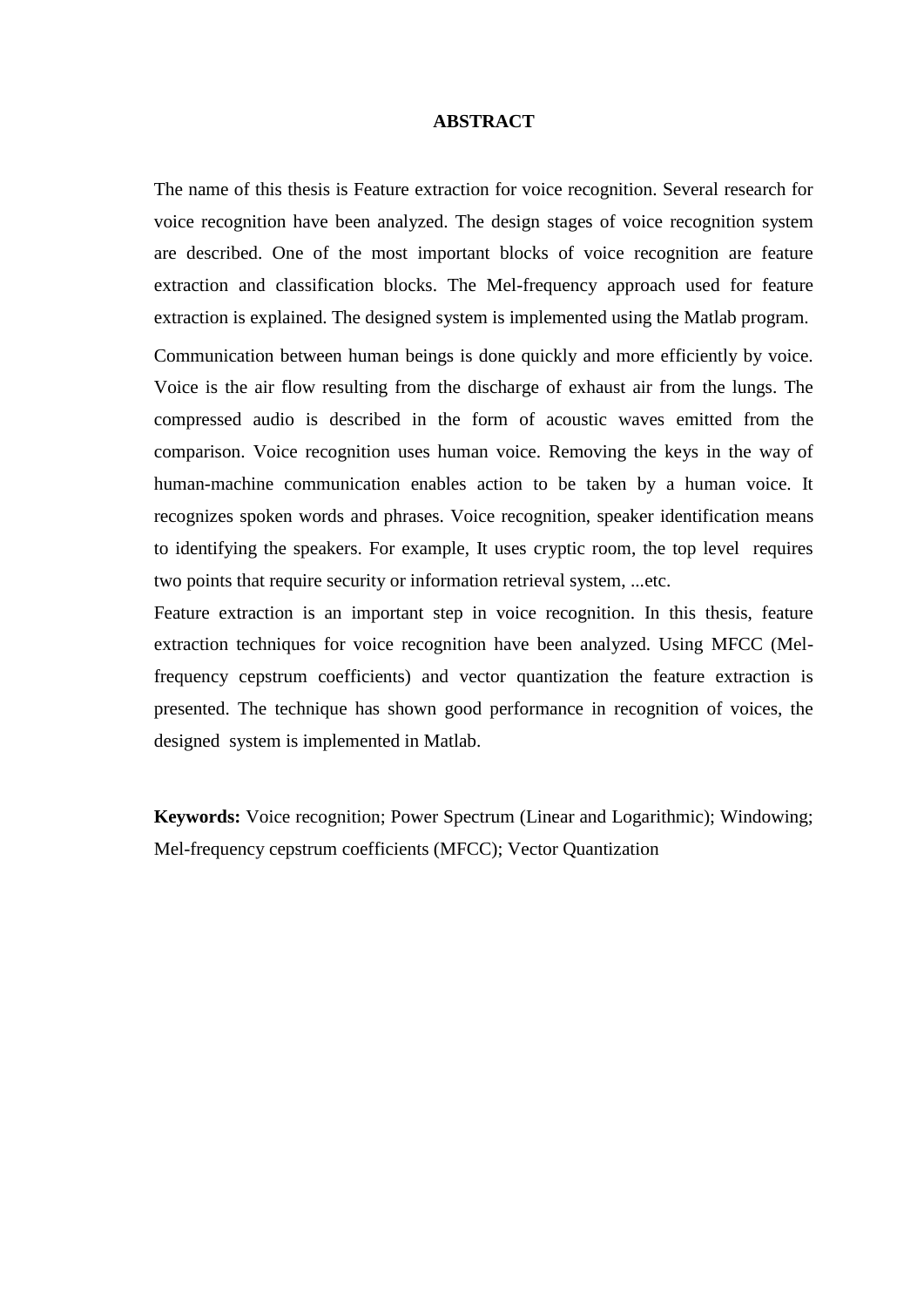#### **ÖZET**

Bu tezin adı ses tanıma için özellik çıkarmadır. Ses tanıma için çeşitli araştırma analiz edilmiştir. Ses tanıma sisteminin dizayn aşamaları tarif edilmektedir. Ses tanıma en önemli taşlarından biri özellik çıkarımı ve sınıflandırma taşlarıdır. Özellik çıkarımı için kullanılan mel-frekans yaklaşımı açıklanmıştır. Tasarlanan sistem Matlab programı kullanılarak uygulanır.

İnsanlar arasındaki iletişim daha hızlı ve verimli bir şekilde sesli olarak yapılır. Ses akciğerlerden havanın dışarı atılmasında kaynaklanan hava akışıdır. Sıkıştırılmış ses karşılaştırıldığında yayılan ses dalgaları şeklinde tanımlanmaktadır. Ses tanıma da insan sesini kullanılır. İnsan-makine iletişimi yolunda anahtarlarını çıkarma işlemi bir insan sesinin sesli alınmasını sağlar. Bu konuşulan kelime ve aşamaları tanır. Ses tanıma, konuşmacı tanıma hoparlör belirlenmesi anlamına gelir. Ses Tanıma kimlik doğrulaması ya da konuşmacı kimliğini doğrulamak için kullanılabilir. Örneğin, gizli odalarda kullanılır, üst düzey güvenlik veya bilgi erişim sistemi gerektiren noktalarda kullanılır, ... vb.

Özellik çıkarma ses tanıma için önemli bir adımdır. Bu tezde, ses tanıma özelliği çıkarma teknikleri analiz edilmiştir. MFCC (Mel frekans sepstrumu katsayıları) kullanılarak ve vektör nicemleme özellik çıkarma sunulmuştur. Teknikte seslerin tanınması iyi bir performans göstermiştir, tasarlanan sistem Matlab'ta uygulanmaktadır.

**Anahtar Kelimeler:** Ses tanıma; Güç spektrumu (Doğrusal ve Logaritmik); Pencereleme; Mel-frekans cepstrum katsayıları (MFCC); Vektör Niceleme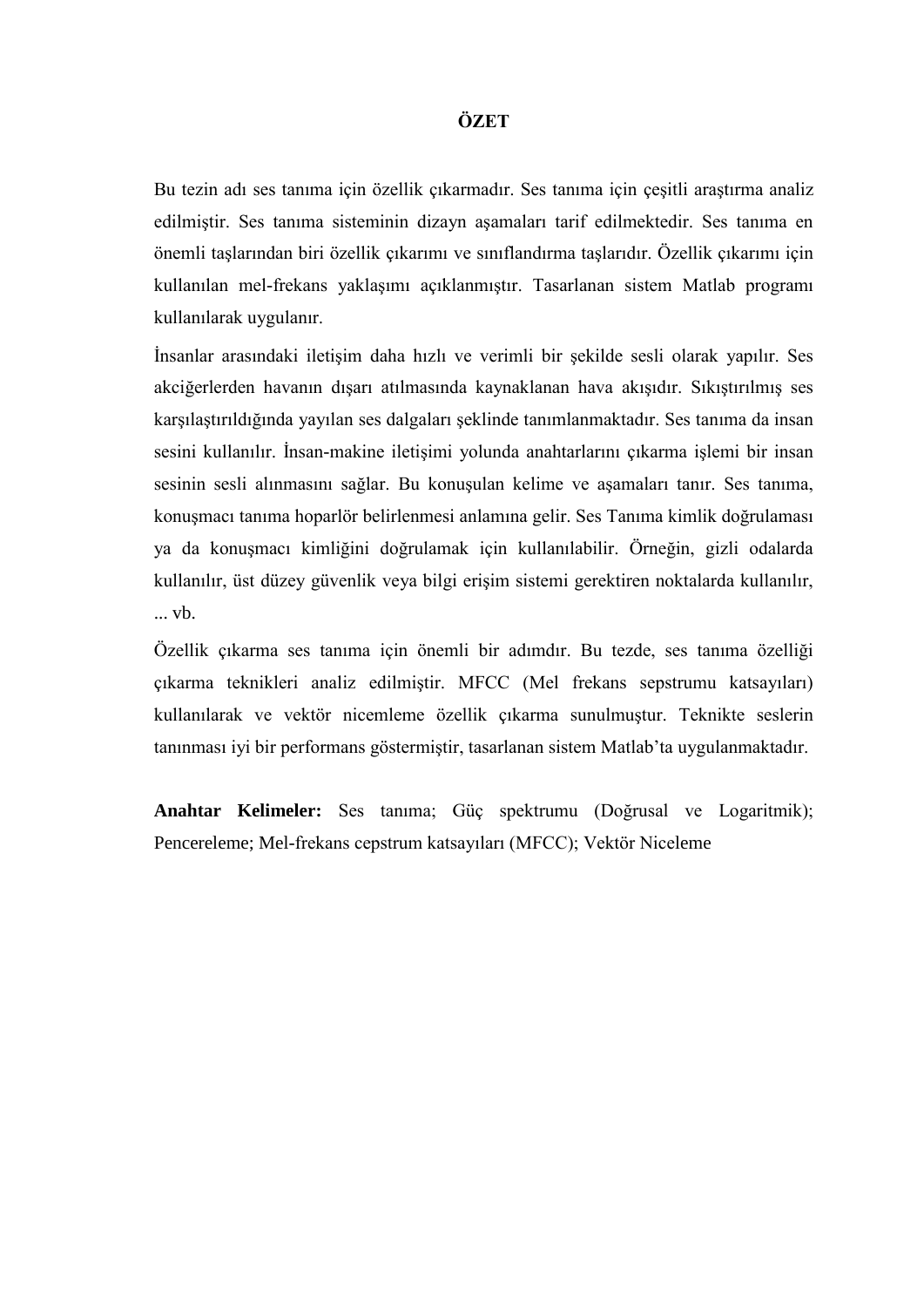## **TABLE OF CONTENTS**

| $\mathbf{ii}$                                                           |                |  |  |  |
|-------------------------------------------------------------------------|----------------|--|--|--|
| iii                                                                     |                |  |  |  |
| iv                                                                      |                |  |  |  |
|                                                                         | vii            |  |  |  |
|                                                                         | viii           |  |  |  |
|                                                                         |                |  |  |  |
| <b>CHAPTER 2: REVIEW AN VOICE RECOGNITION SYSTEM</b>                    |                |  |  |  |
|                                                                         |                |  |  |  |
| $\overline{4}$                                                          |                |  |  |  |
| 2.3 Advantages and Disadvantages of Voice Recognition<br>$\overline{4}$ |                |  |  |  |
|                                                                         | $\overline{5}$ |  |  |  |
|                                                                         | 5              |  |  |  |
|                                                                         | 5              |  |  |  |
|                                                                         |                |  |  |  |
| 6                                                                       |                |  |  |  |
|                                                                         | 6              |  |  |  |
|                                                                         | 6              |  |  |  |
| <b>CHAPTER 3: STRUCTURE OF VOICE RECOGNITION SYSTEM</b>                 |                |  |  |  |
|                                                                         | 7              |  |  |  |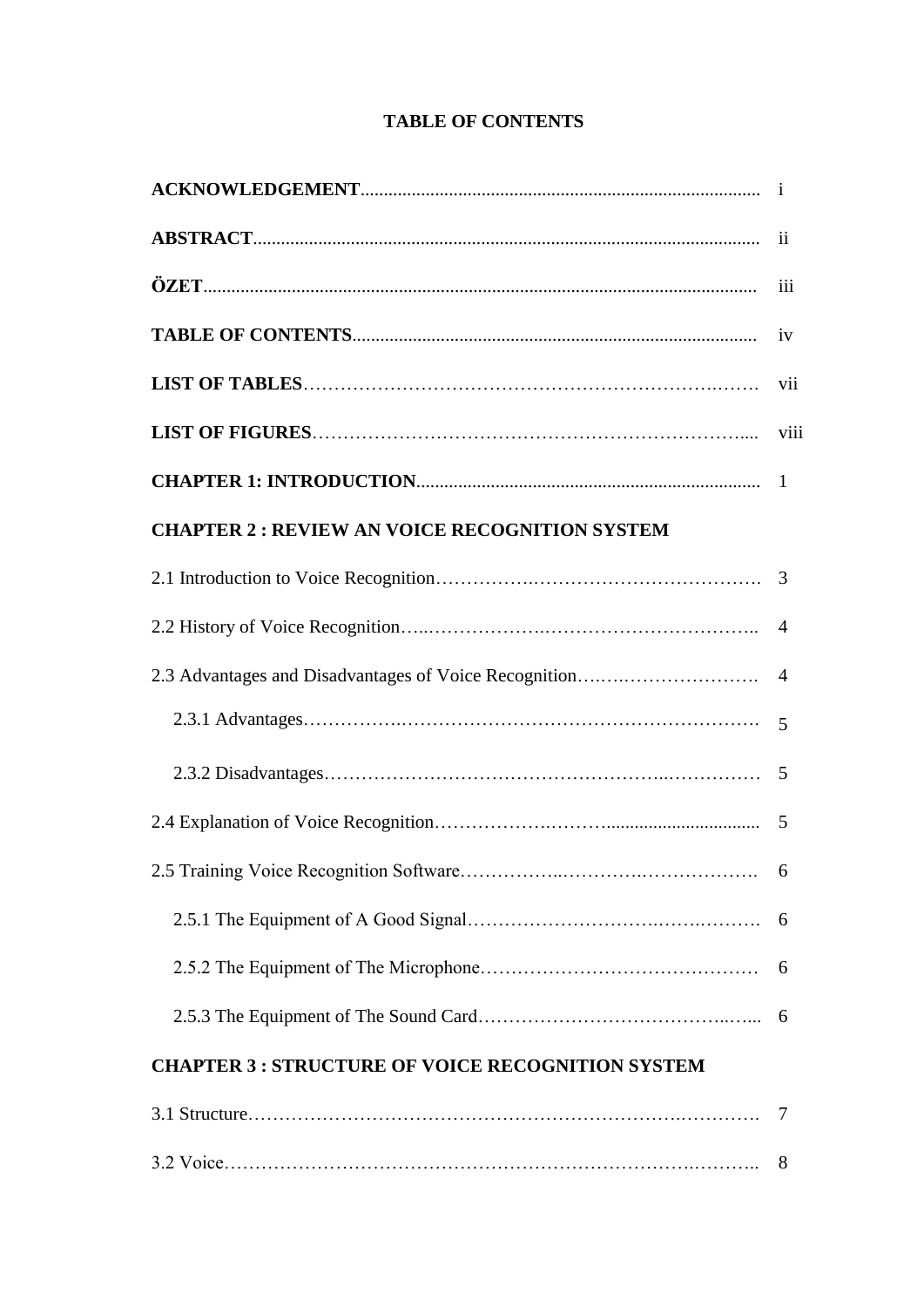|                                                         | 8  |
|---------------------------------------------------------|----|
|                                                         | 8  |
| 3.4.1 Structure Mel-Frequency Cepstrum Coefficients     | 10 |
|                                                         | 11 |
|                                                         | 11 |
|                                                         | 11 |
|                                                         | 11 |
|                                                         | 12 |
|                                                         | 12 |
|                                                         | 13 |
|                                                         | 14 |
|                                                         | 14 |
| <b>CHAPTER 4: MODELLING OF VOICE RECOGNITION SYSTEM</b> |    |
|                                                         | 16 |
| 4.2 Voice power spectrum - Linear - Logarithmic--       |    |
|                                                         | 17 |
|                                                         | 19 |
|                                                         | 21 |
|                                                         | 22 |
|                                                         | 22 |
| 4.7 Acoustic vectors - VQ codewords from the database   | 23 |
|                                                         | 24 |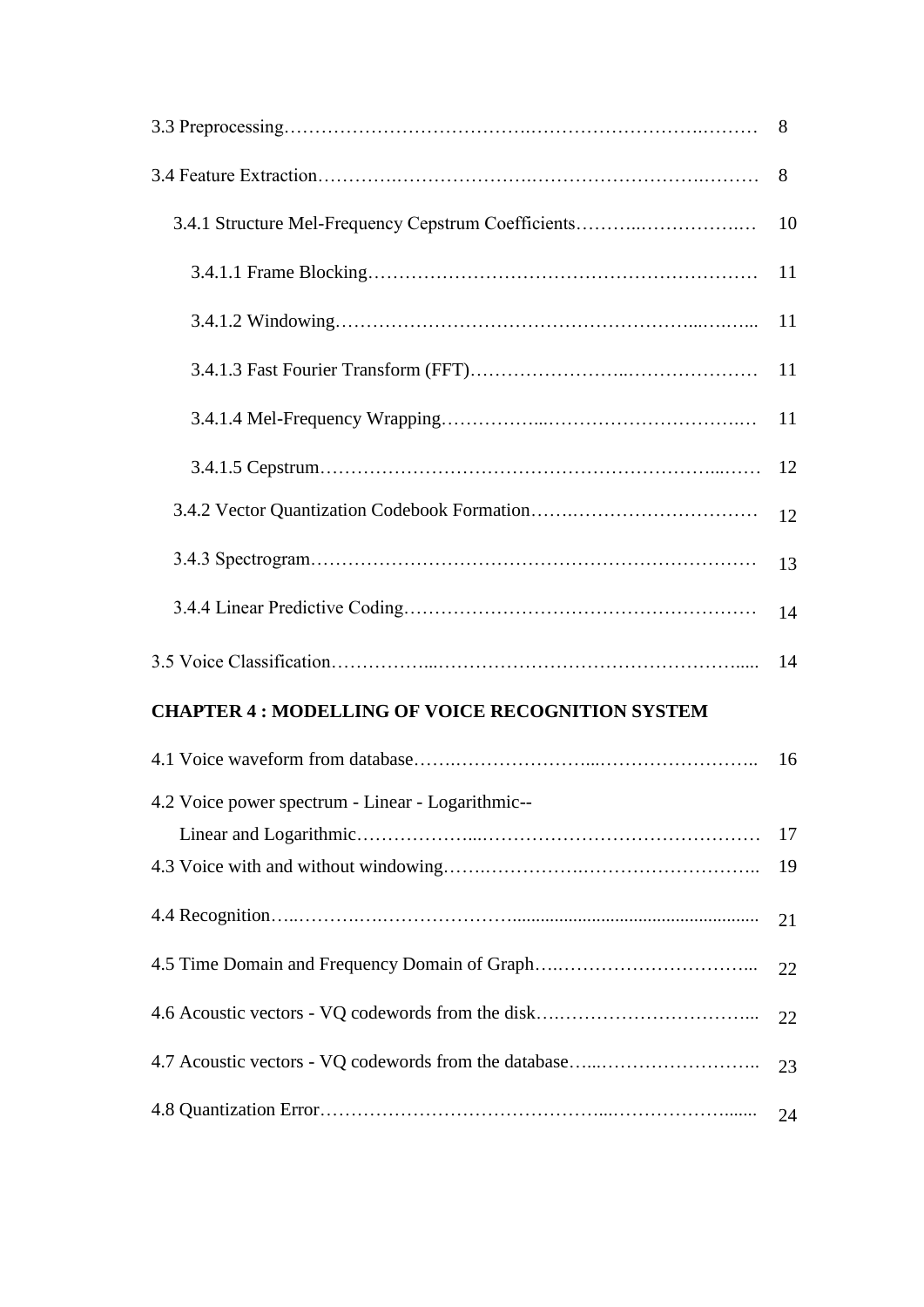| <b>APPENDICES</b> |    |
|-------------------|----|
|                   | 30 |
|                   | 38 |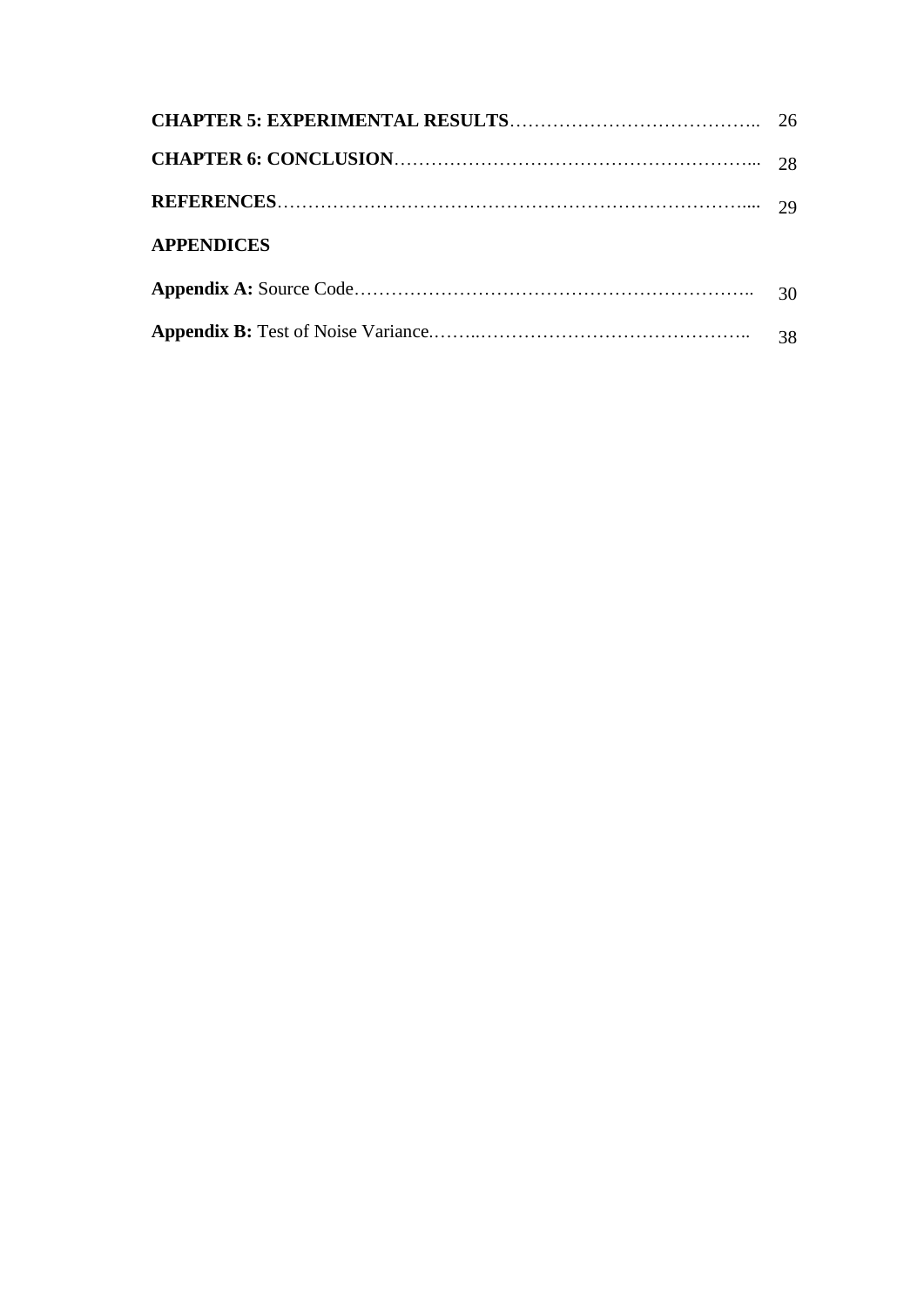## **LIST OF TABLES**

| <b>Table 5.2:</b> Creatematrix2 function of use (MFCC) and Vector quantization |  |
|--------------------------------------------------------------------------------|--|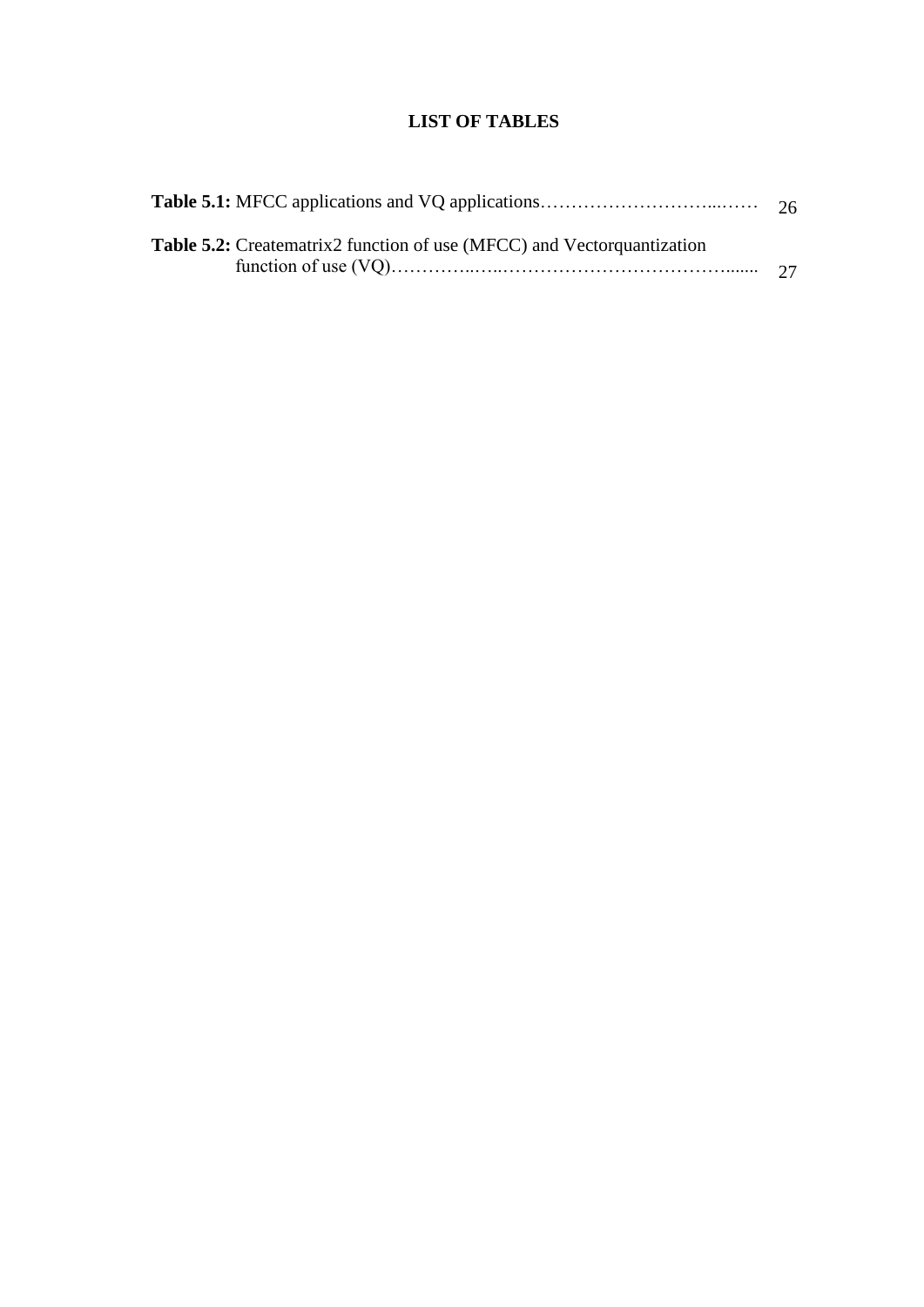## **LIST OF FIGURES**

|                                                                            | 3  |  |  |  |  |
|----------------------------------------------------------------------------|----|--|--|--|--|
| $\overline{7}$                                                             |    |  |  |  |  |
| 9                                                                          |    |  |  |  |  |
|                                                                            | 9  |  |  |  |  |
|                                                                            | 10 |  |  |  |  |
| 12                                                                         |    |  |  |  |  |
| 13                                                                         |    |  |  |  |  |
|                                                                            | 16 |  |  |  |  |
|                                                                            | 17 |  |  |  |  |
|                                                                            | 18 |  |  |  |  |
|                                                                            | 18 |  |  |  |  |
| Figure 4.5: Flowchart of voice with and without                            | 19 |  |  |  |  |
|                                                                            | 20 |  |  |  |  |
|                                                                            | 20 |  |  |  |  |
|                                                                            | 21 |  |  |  |  |
| Figure 4.9: Time Domain and Frequency Domain of Graph                      | 22 |  |  |  |  |
| <b>Figure 4.10:</b> Acoustic vectors - VQ codewords from the               | 23 |  |  |  |  |
| <b>Figure 4.11:</b> Acoustic vectors - VQ codewords from the database      | 24 |  |  |  |  |
| Figure 4.12: Quantization Error (Original Signal, Quantized Speech Signal, | 25 |  |  |  |  |
|                                                                            | 38 |  |  |  |  |
|                                                                            | 38 |  |  |  |  |
|                                                                            | 39 |  |  |  |  |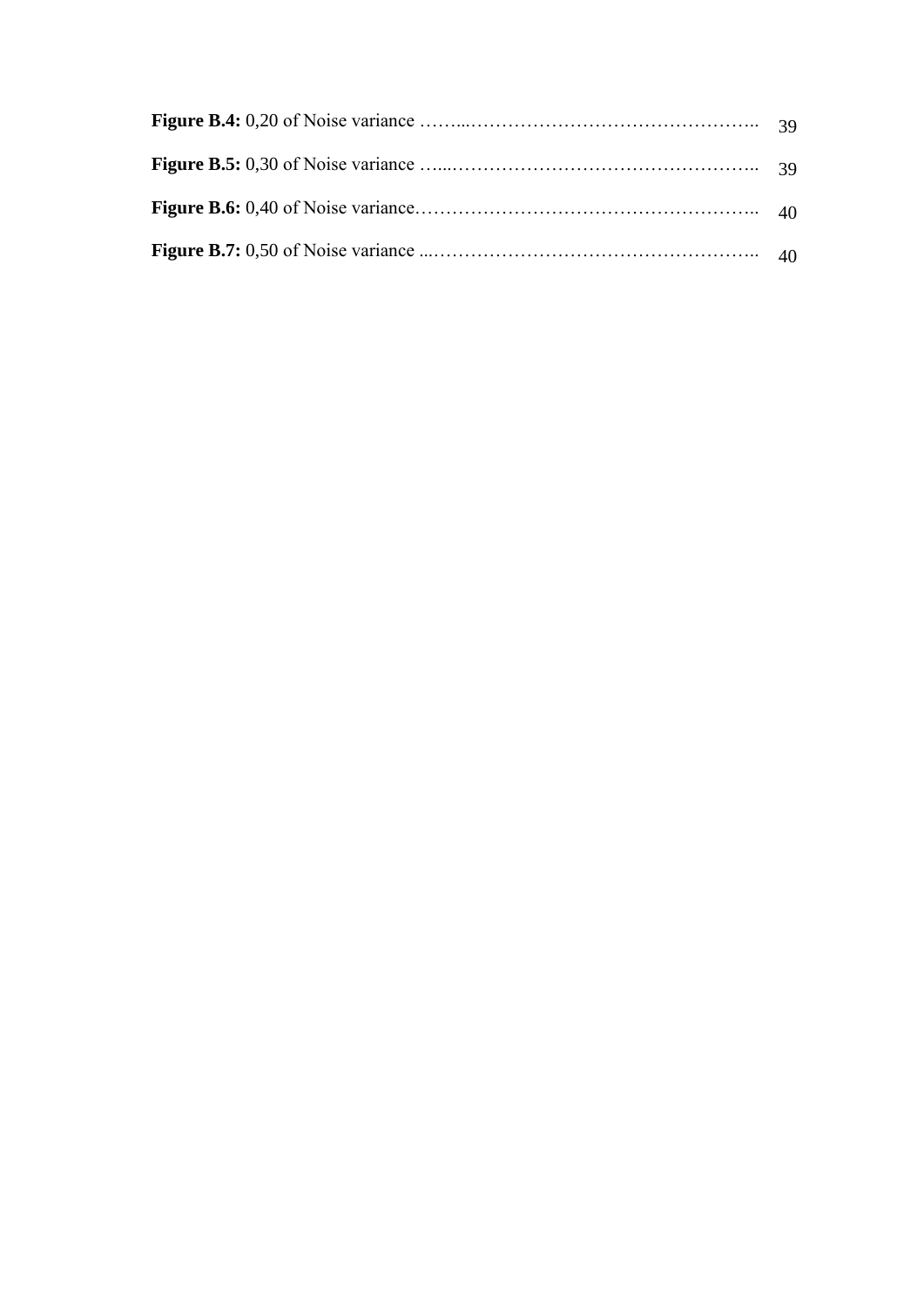## **CHAPTER 1 INTRODUCTION**

Various techniques have been used since the last century for the identification and recognition. These techniques are: signature, fingerprint, iris, face and voice recognition.

The aim of the thesis is the investigation of feature extraction methods for voice recognition. The voice recognition system uses the distinctive voice characteristics to verify the identity of a person. Voice recognition in recent years, still gives a series of unresolved issues, has become an interesting area of research. The speaker identification and verification can be specified. Speaker identification is compared with known speakers of the audio signal of an unknown speaker. Speaker identification and verification systems are currently used in many places. For example, It is almost hidden in some rooms, in some workplaces. It uses the voice recognition system. The other examples, information services, voice mail, database access services, banking by telephone, voice dialing telephone shopping, special security room, ... etc.

The aim of the thesis is the analysis of feature extraction methods and designing voice recognition system. To accomplish this aim the following has been done in the thesis.

In Chapter two, the voice recognition is explained. History of Voice Recognition, Advantages and Disadvantages of Voice Recognition characteristics of voice recognition systems are described.

In Chapter three, the Structure of Voice Recognition System is explained. After a brief introduction the Structure of voice recognition is described. Preprocessing is explained. Feature Extraction is using Mel-Frequency Cepstrum Coefficients. Windowing, Frame Blocking, Mel-Frequency Wrapping, Fast Fourier Transform (FFT) is explained. Vector Quantization Codebook Formation, Spectrogram, Linear Predictive Coding, Voice Classification is explained.

In Chapter four, the modelling of voice recognition system is explained. After brief introduction Voice power spectrum - Linear - Logarithmic--Linear and Logarithmic, Voice with and without windowing, Recognition, Time Domain and Frequency Domain of Graph, Acoustic vectors - VQ codewords from the disk, Acoustic vectors - VQ codewords from the database, Quantization Error is explained. The design stages of voice recognition system are given.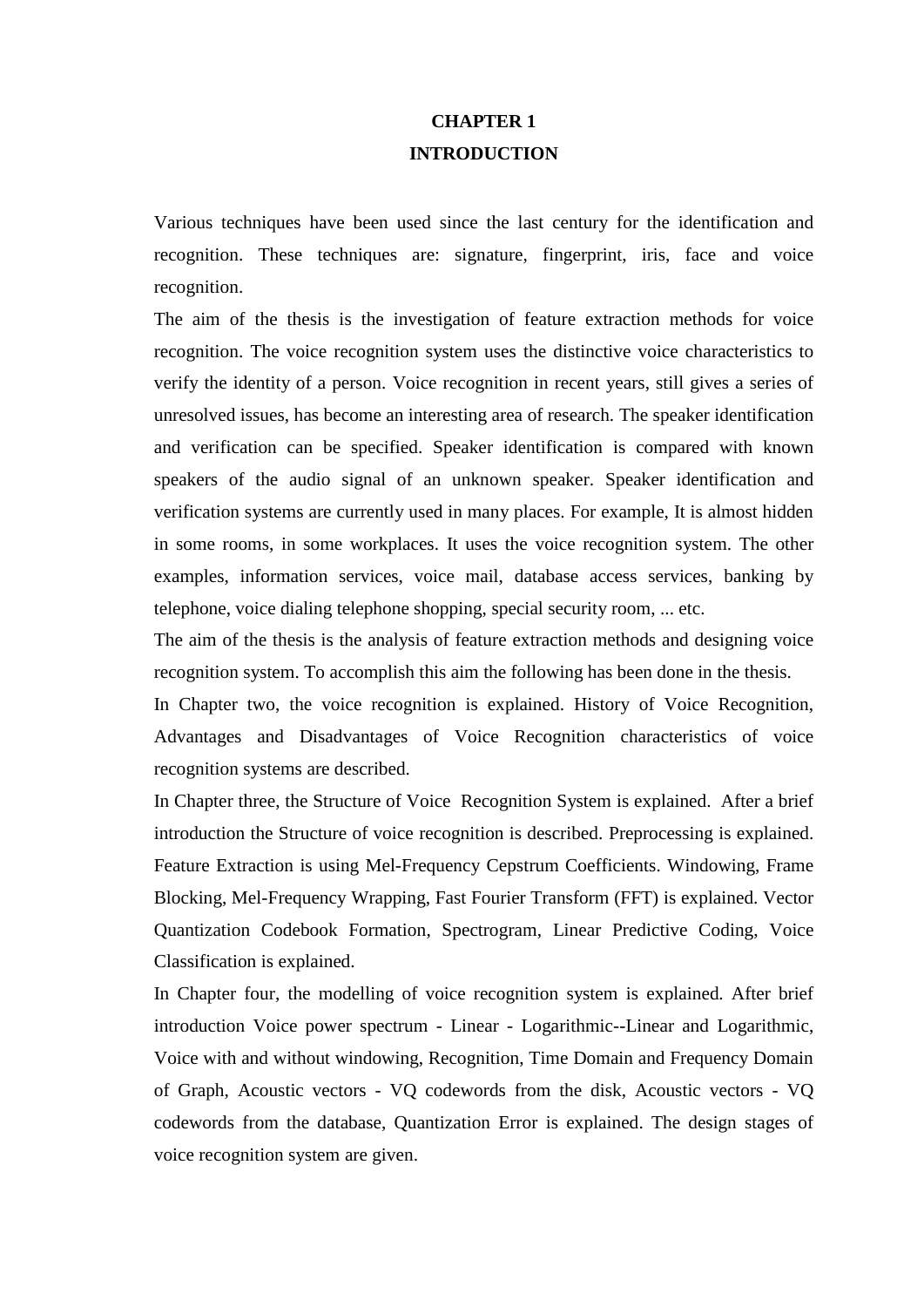In Chapter five, the experimental results of voice recognition are given. The simulation was performed using Matlab package. The design stages and the obtained results are described.

In Chapter six, the general results of this work are presented under the title of conclusion.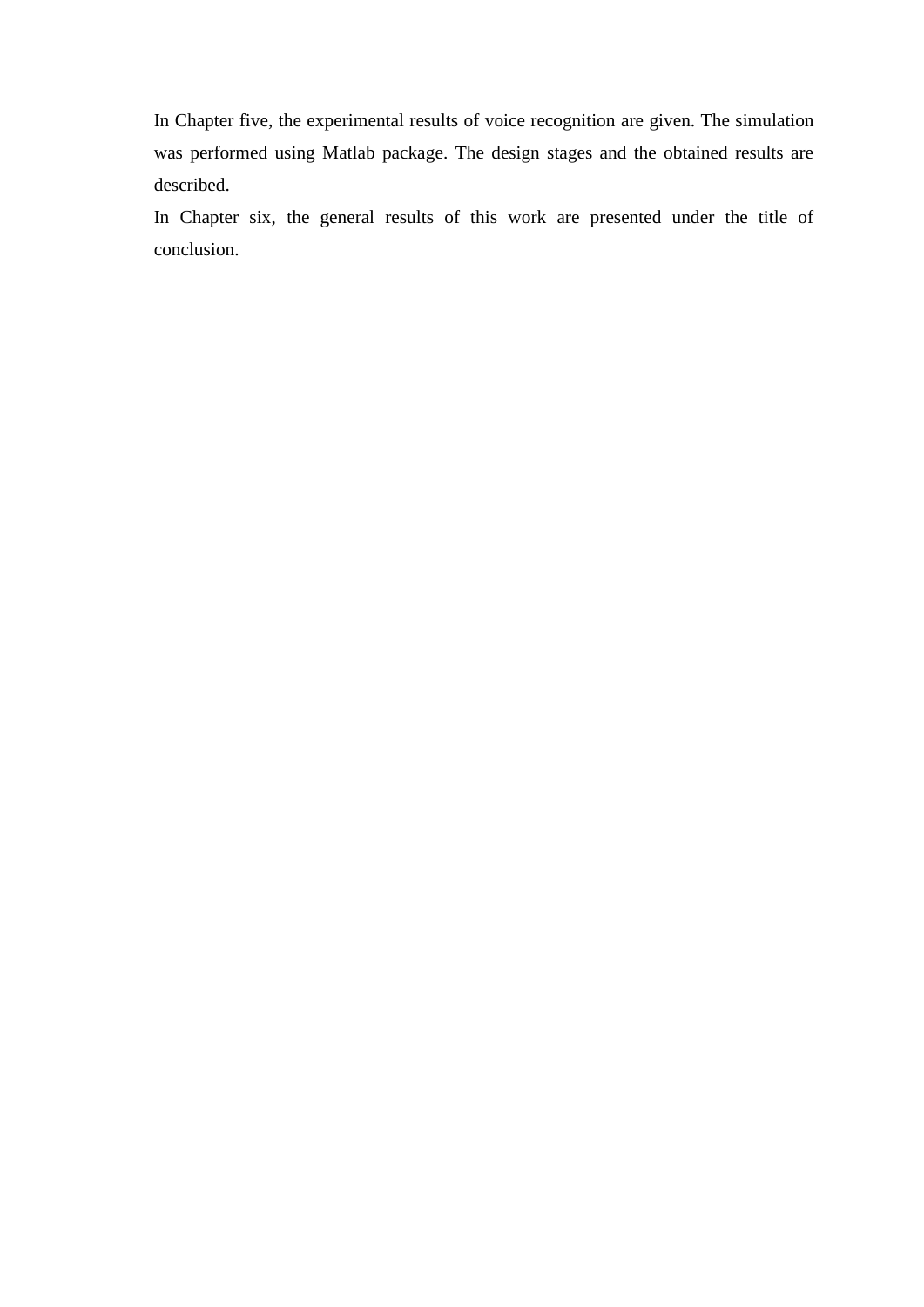## **CHAPTER 2 REVIEW AN VOICE RECOGNITION SYSTEM**

In this chapter, the general information about Voice Recognition is given. The history of voice recognition is described. Advantages and Disadvantages of Voice Recognition is explained. Training Voice Recognition Software is given.

#### **2.1 Introduction to Voice Recognition**

Voice Recognition can be used to authenticate or verify the identity of a speaker.



**Figure 2.1:** Voice Recognition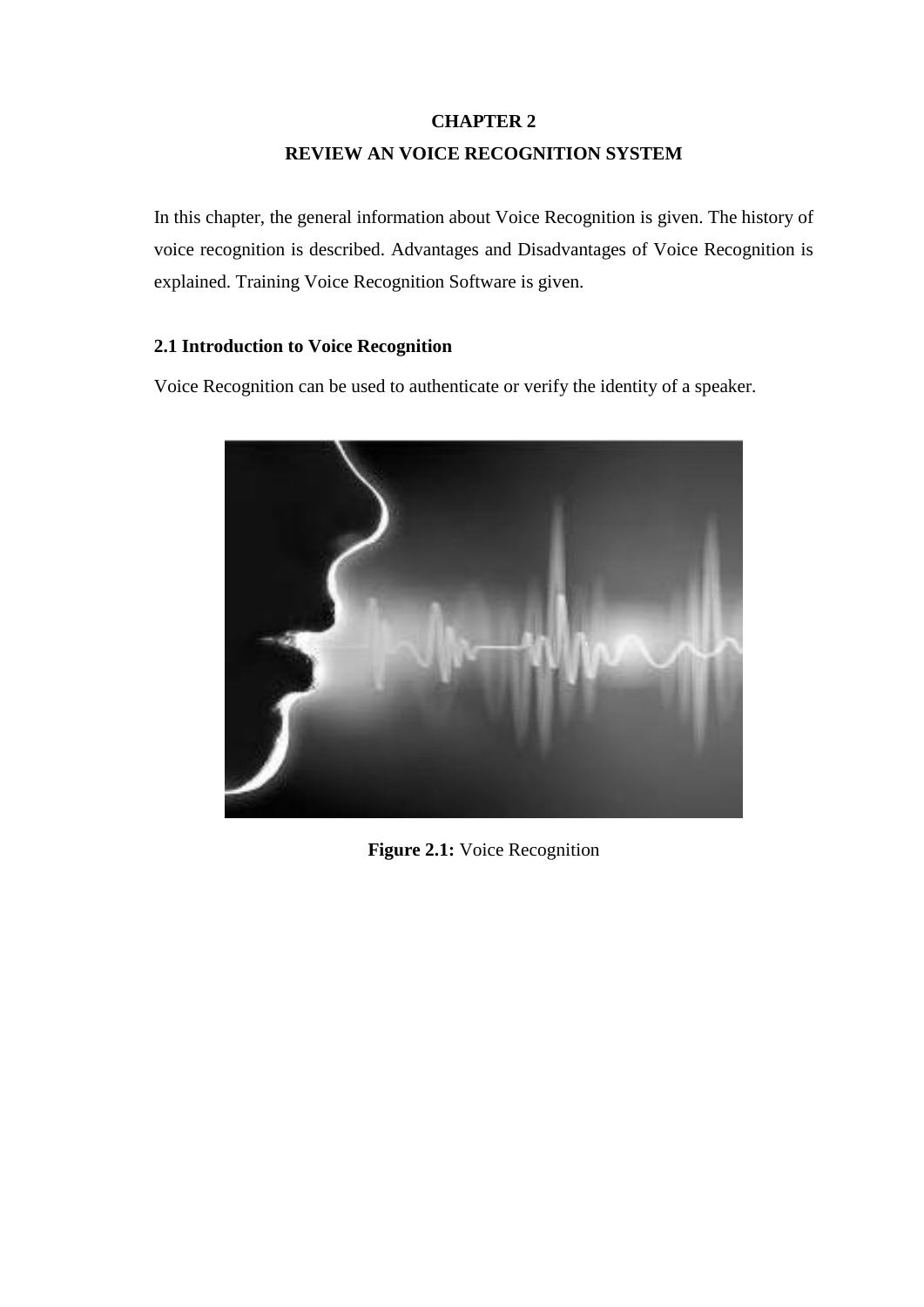#### **2.2 History of Voice Recognition**

Below information reflects the history of the voice recognition through the years.

#### **2.3 Advantages and Disadvantages of Voice Recognition**

In this section, the advantages and disadvantages are given.

#### **2.3.1 Advantages**

In this part, the advantages of voice recognition is given.

#### **2.3.2 Disadvantages**

In this part, the disadvantages of voice recognition is given.

#### **2.4 Explanation of Voice Recognition**

In this section, the voice recognition systems are described.

#### **2.5 Training Voice Recognition Software**

The voice recognition systems use a software to recognize the human voice. The voice recognition software is an important way for many users. In fact, the goal is to identify the user when defining the recorded voice.

#### **2.5.1 The Equipment of A Good Signal**

The system requires a clear recording of the user's voice into the computer

#### **2.5.2 The Equipment of The Microphone**

Voice recognition software packages are used mostly by microphone support.

#### **2.5.3 The Equipment of The Sound Card**

The voice card signal is not sufficient.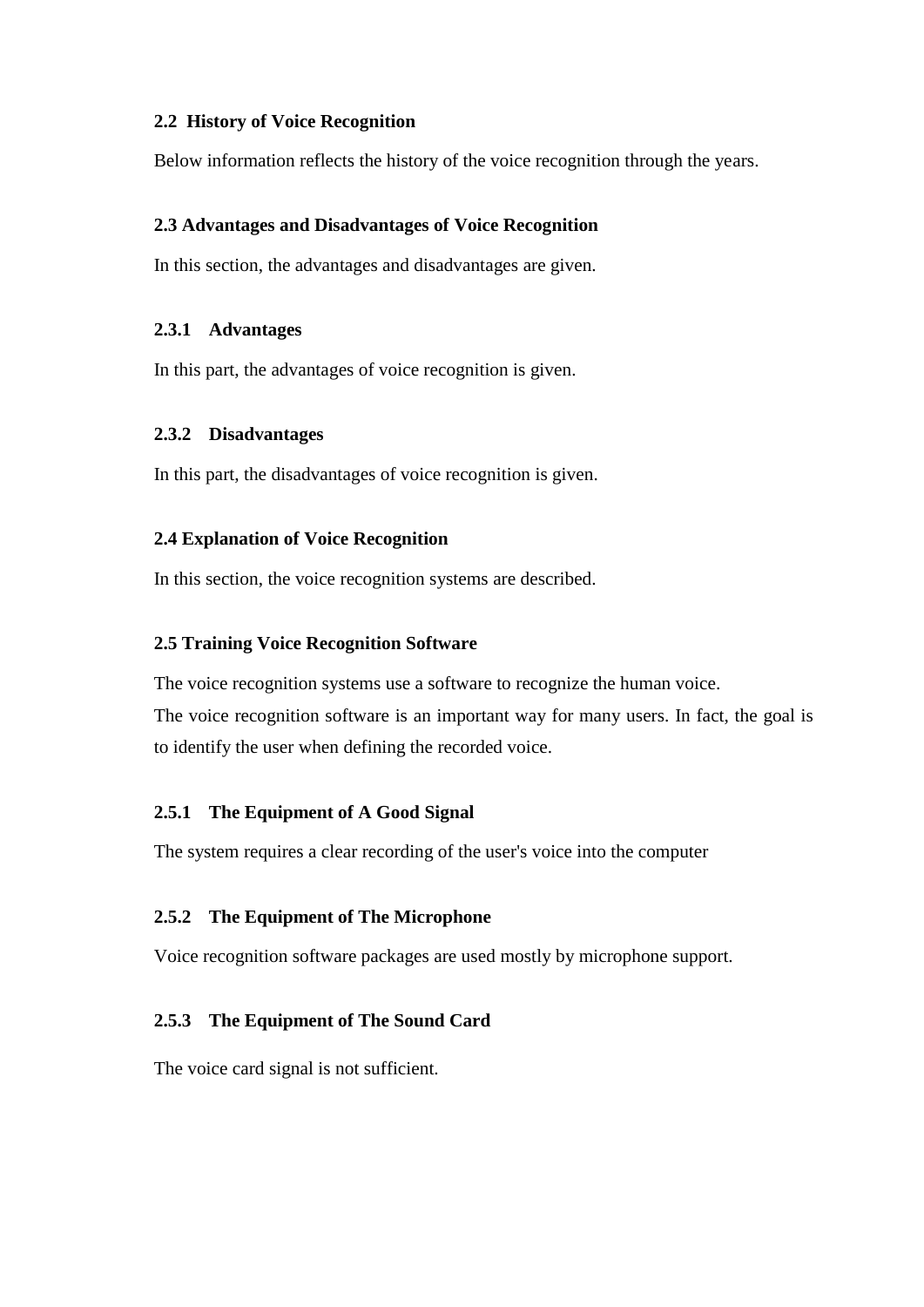## **CHAPTER 3 STRUCTURE OF VOICE RECOGNITION SYSTEM**

In this chapter, the general structure of voice recognition systems are explained. Its basic blocks and the basic techniques used for voice recognition have been described.

#### **3.1 Structure**

The voice recognition system includes set of blocks and processes. It shows the general structure of voice recognition system in the Figure 3.1.



Figure 3.1: General structure of voice recognition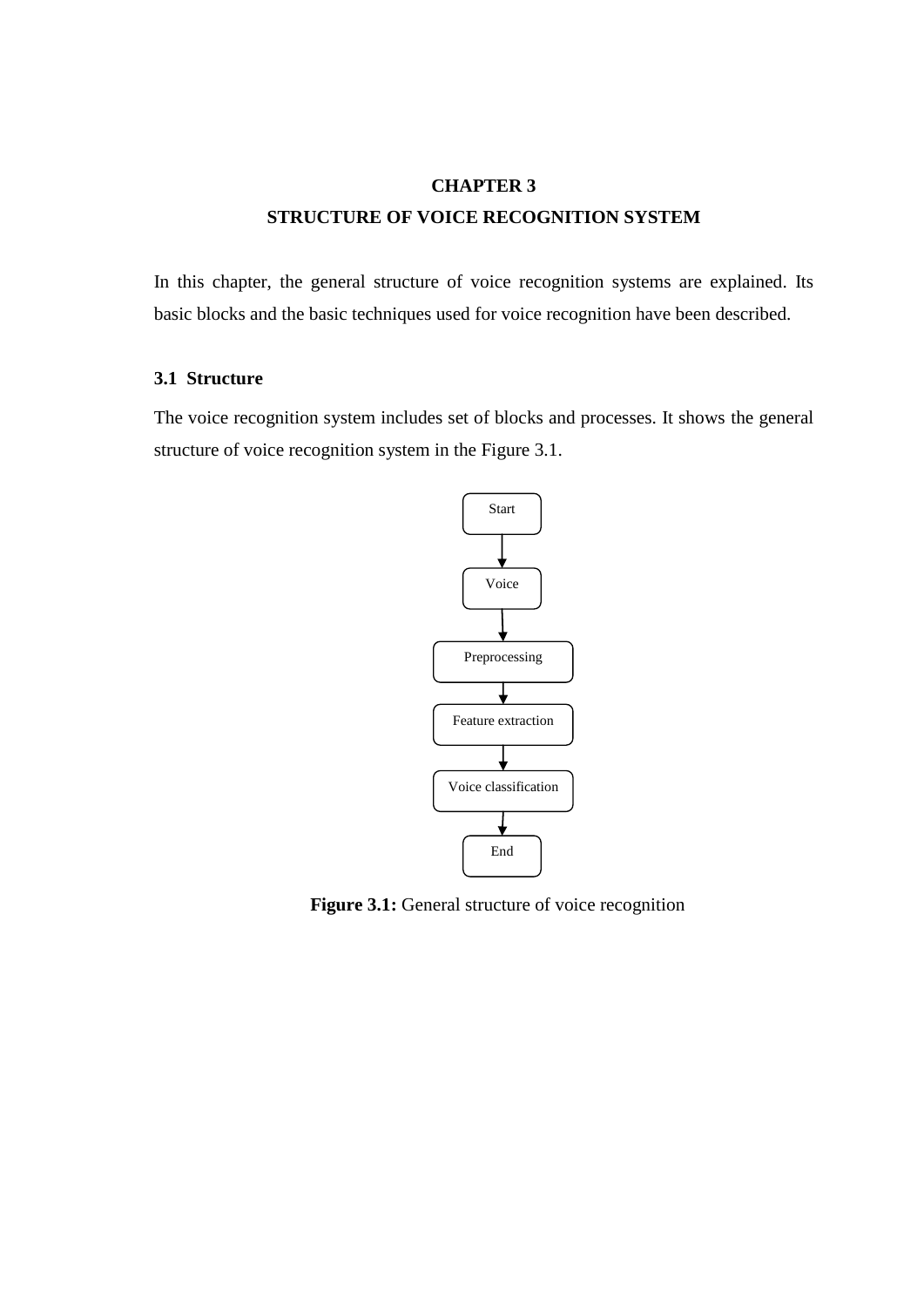#### **3.2 Voice**

The purpose of voice is communication.

#### **3.3 Preprocessing**

The preprocessing stage of the voice recognition system is used to improve the efficiency in the subsequent feature extraction and classification.

#### **3.4 Feature Extraction**

In this part, the feature extraction for voice signals are given.



**Figure 3.2:** Speaker identification

Figure 3.3 shows the speaker verification.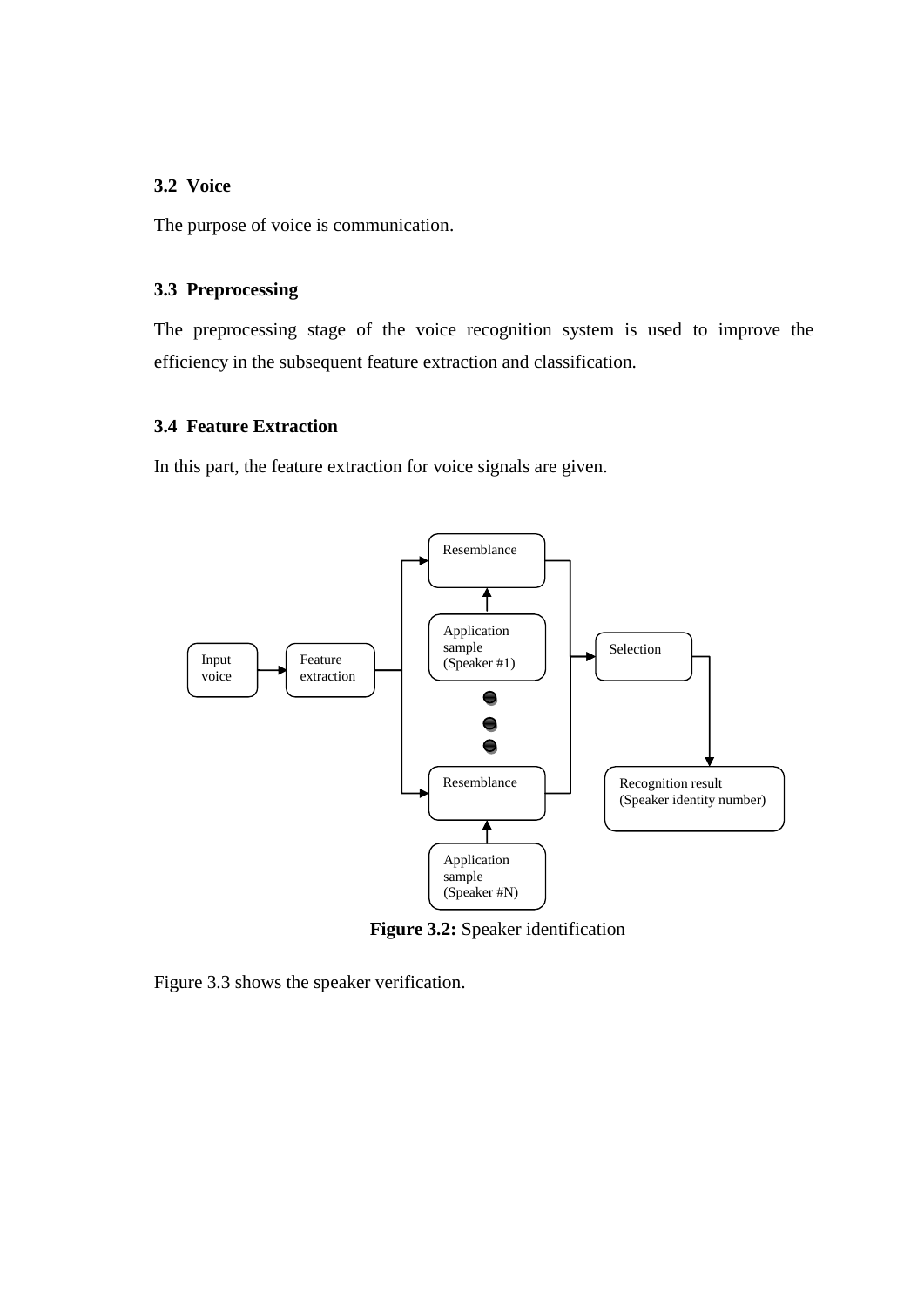

**Figure 3.3:** Speaker verification

#### **3.4.1 Structure Mel-Frequency Cepstrum Coefficients**

In this section, the Structure Mel-frequency cepstrum coefficients is described.



**Figure 3.4:** Block diagram of the MFCC

#### **3.4.1.1 Frame Blocking**

In this section, N and M frames are described.

#### **3.4.1.2 Windowing**

In this section, the windowing is described.

#### **3.4.1.3 Fast Fourier Transform (FFT)**

In this section, the Fast Fourier Transform (FFT) is described.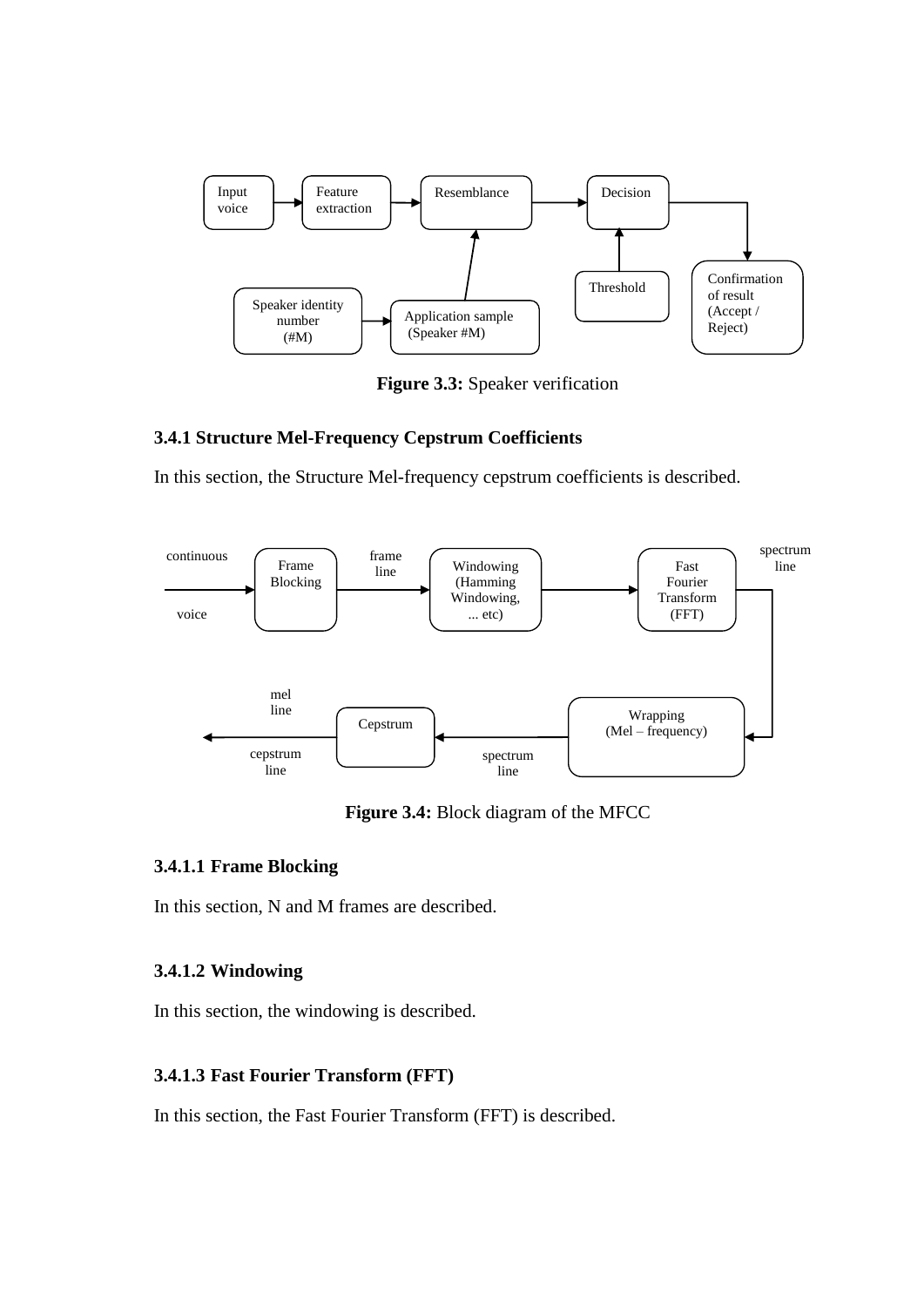## **3.4.1.4 Mel-Frequency Wrapping**

In this section, the Mel-frequency wrapping is described.



**Figure 3.5:** Mel-Spaced Filterbank

#### **3.4.1.5 Cepstrum**

In this section, the cepstrum is described.

#### **3.4.2 Vector Quantization Codebook Formation**

Figure 3.6 shows the vector quantization codebook formation. In the Figure 3.6, speaker 1 and speaker 2 are shown as circles and triangles.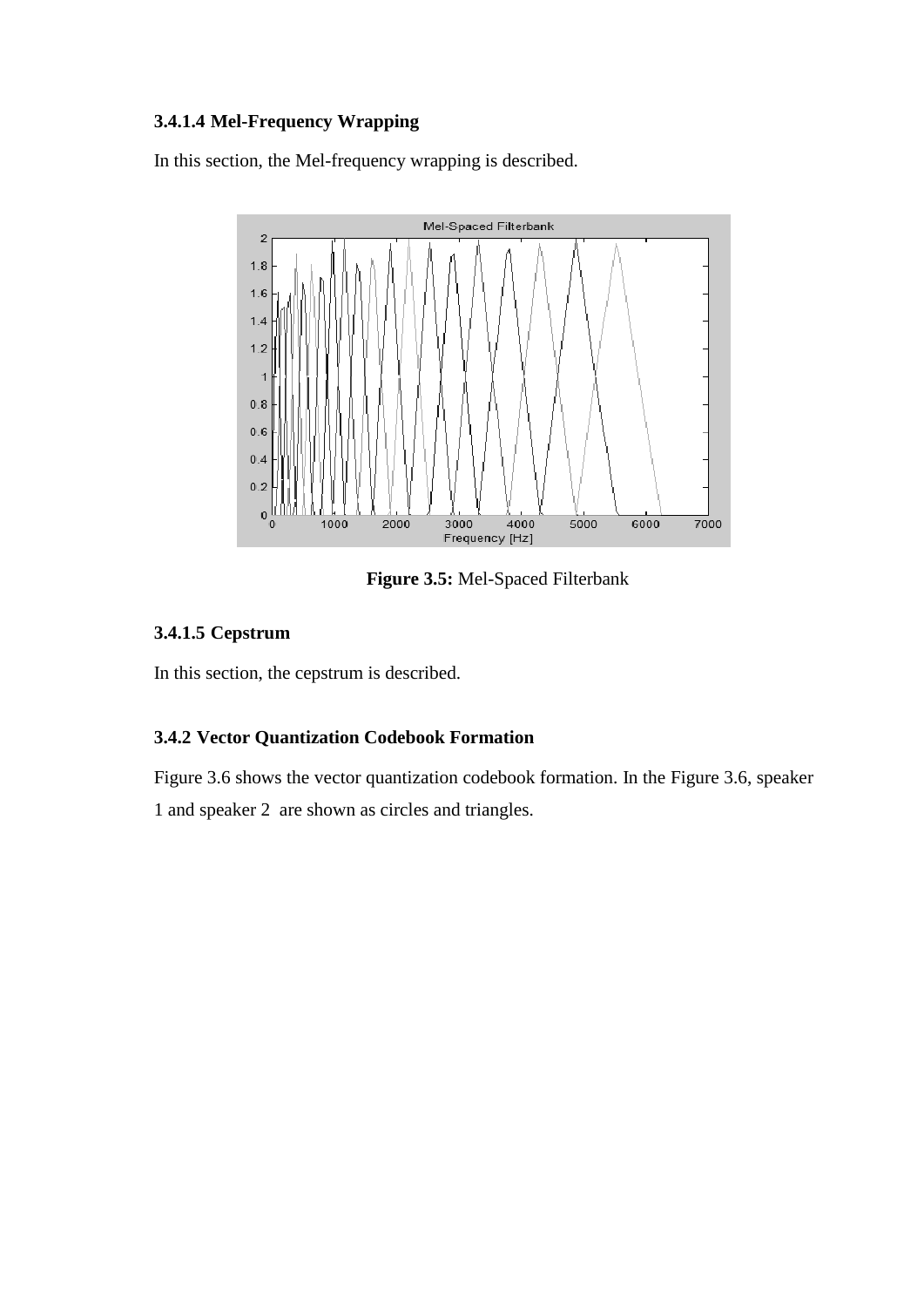

**Figure 3.6:** Vector quantization codebook formation

#### **3.4.3 Spectrogram**

Spectrograms are a visual presentation of the voice signal (voice recognition).

#### **3.4.4 Linear Predictive Coding**

In this section, Linear Predictive Coding is described which is also coded as LPC.

#### **3.5 Voice Classification**

The thesis uses power spectrum, windowing, vector quantization,... etc.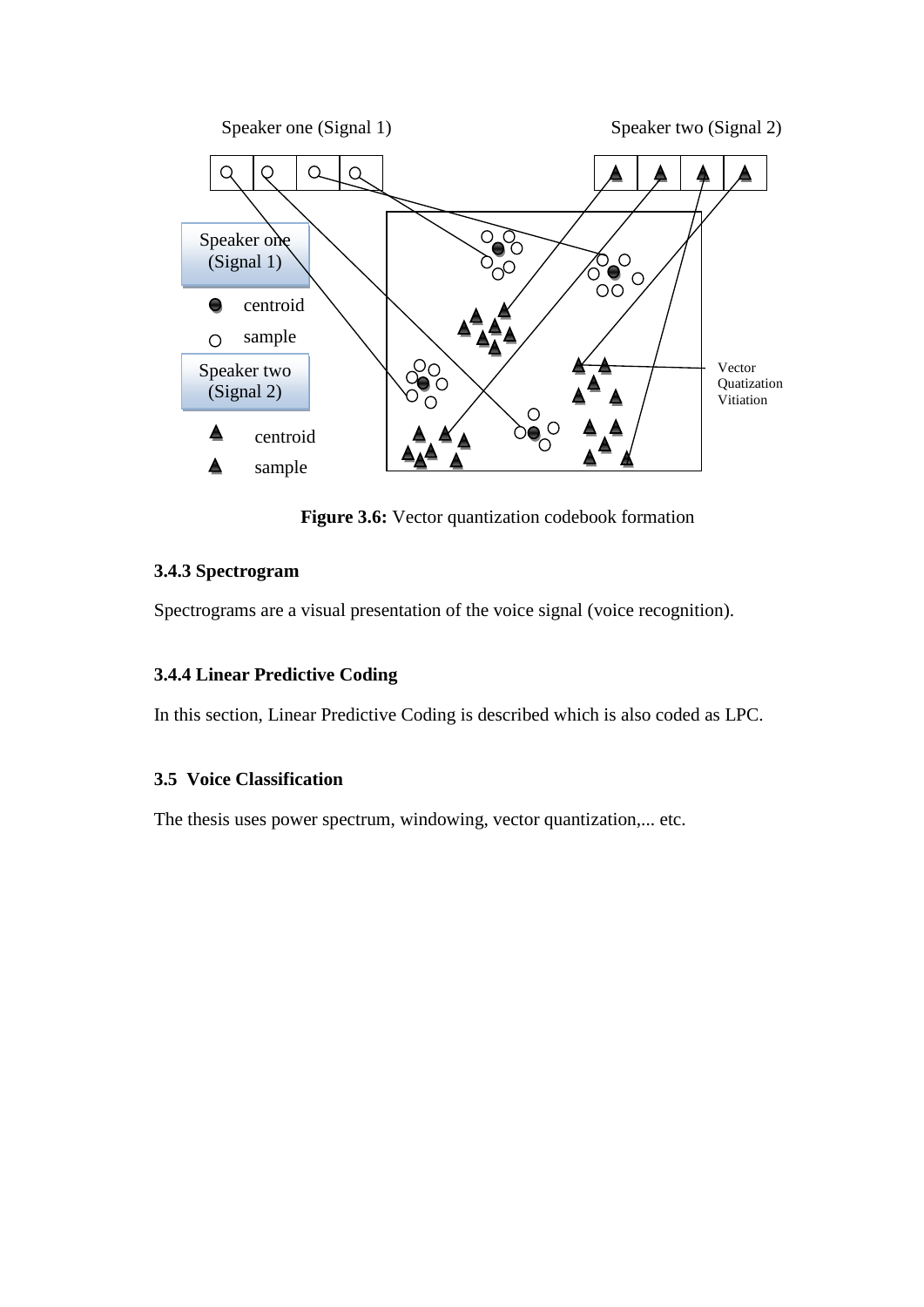#### **CHAPTER 4**

#### **MODELLING OF VOICE RECOGNITION SYSTEM**

In this chapter, the modelling of voice recognition system is given. Main menu provides to control all functions of programs. The main menu is a guide for users to choose from the functions. The user can arrive to each menu from the main menu.

First of all, the system loads a new voice file from disk. Every person has a different voice. Then the user sees the voice waves in the system.

In the thesis, the designed system uses power spectrum (Linear, Logarithmic, Linear and Logarithmic), windowing, vector quantization, ...etc.

The system loads a new voice file. It opens the dialog box. Then selected .wav audio file to be uploaded to the database. The user enters voice id number on the keyboard. And then it will be loaded into systems database.

The system plays a voice file. When the user chooses the voice inside the dialog box, voice file will be played.

The system displays all voice waveforms in the database. When the user presses the button, it displays all of the voice files at the same time, in the same display. It is very useful when it comes to compare various voice file waveforms.

The system displays a voice waveform from disk. When the user presses the button, and selects voice in the dialog box. The user sees the voice waveform from the disk.

The system displays information of a voice file in the database. When the user presses the button, and writes voice number inside the database. Then the users sees Voice number, File name, Location name in the screen. Displays information about a single voice file in the sound database.

The system uses voice database information. When the user presses the button, and sees file name, location name, voice id inside all databases. It is shown on the screen.

The system has help option. If the user presses the button, the user writes the number on the keyboard, and sees the sections introduction.

The system uses delete option. It is used to delete the voice file from the database. If the user presses the button, they are given the choice of accepting or rejecting the deletion. If accepted, all of the voice files will be deleted from the voice database which will never be retrieved again.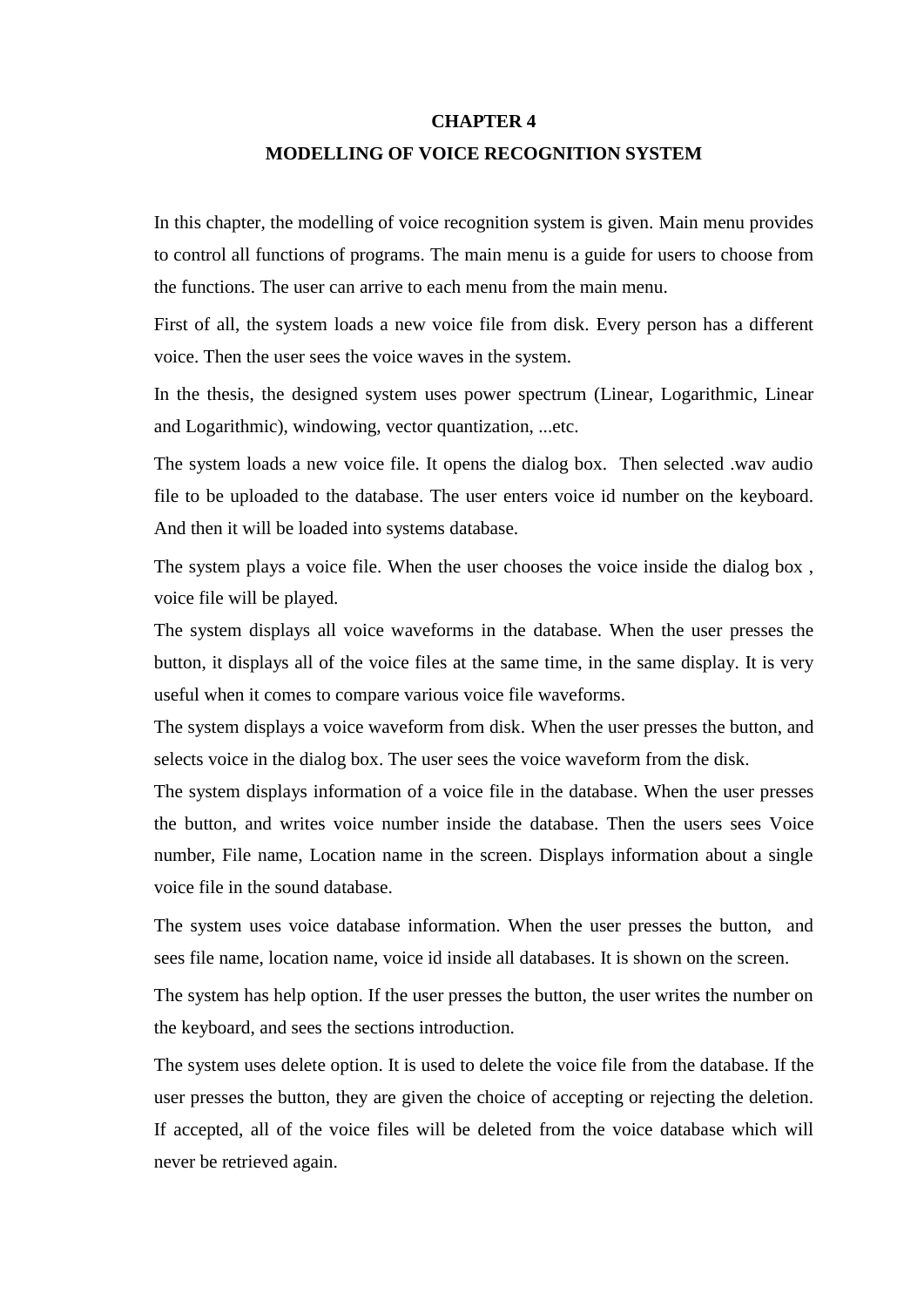#### **4.1 Voice waveform from database**

This section describes a voice waveform obtained from the database.



**Figure 4.1:** Voice waveform from database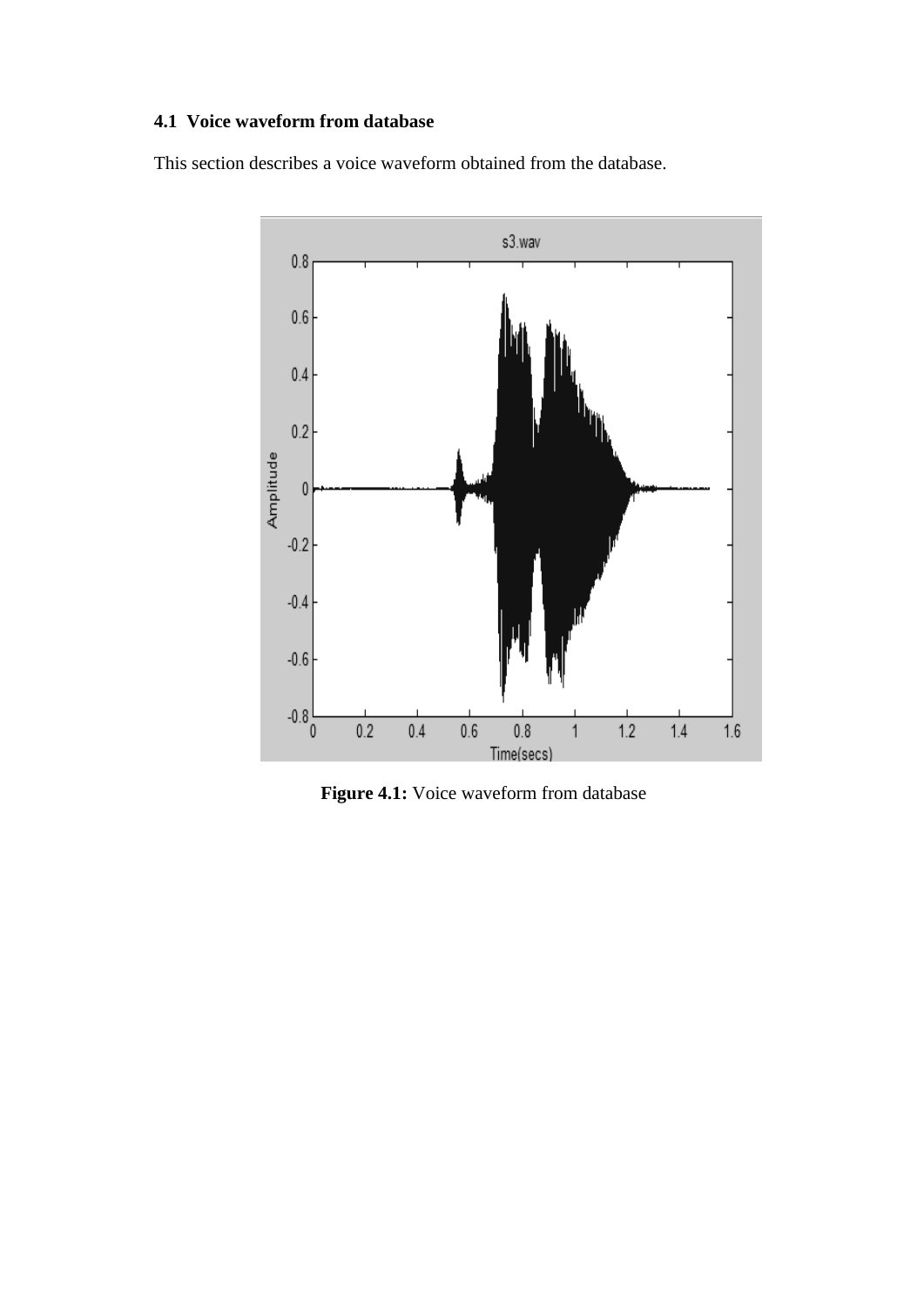#### **4.2 Voice power spectrum - Linear - Logarithmic--Linear and Logarithmic**

This section describes voice power spectrum - Linear - Logarithmic--Linear and Logarithmic.

Figure 4.2 shows the flowchart of voice power spectrum.



**Figure 4.2:** Flowchart of voice power spectrum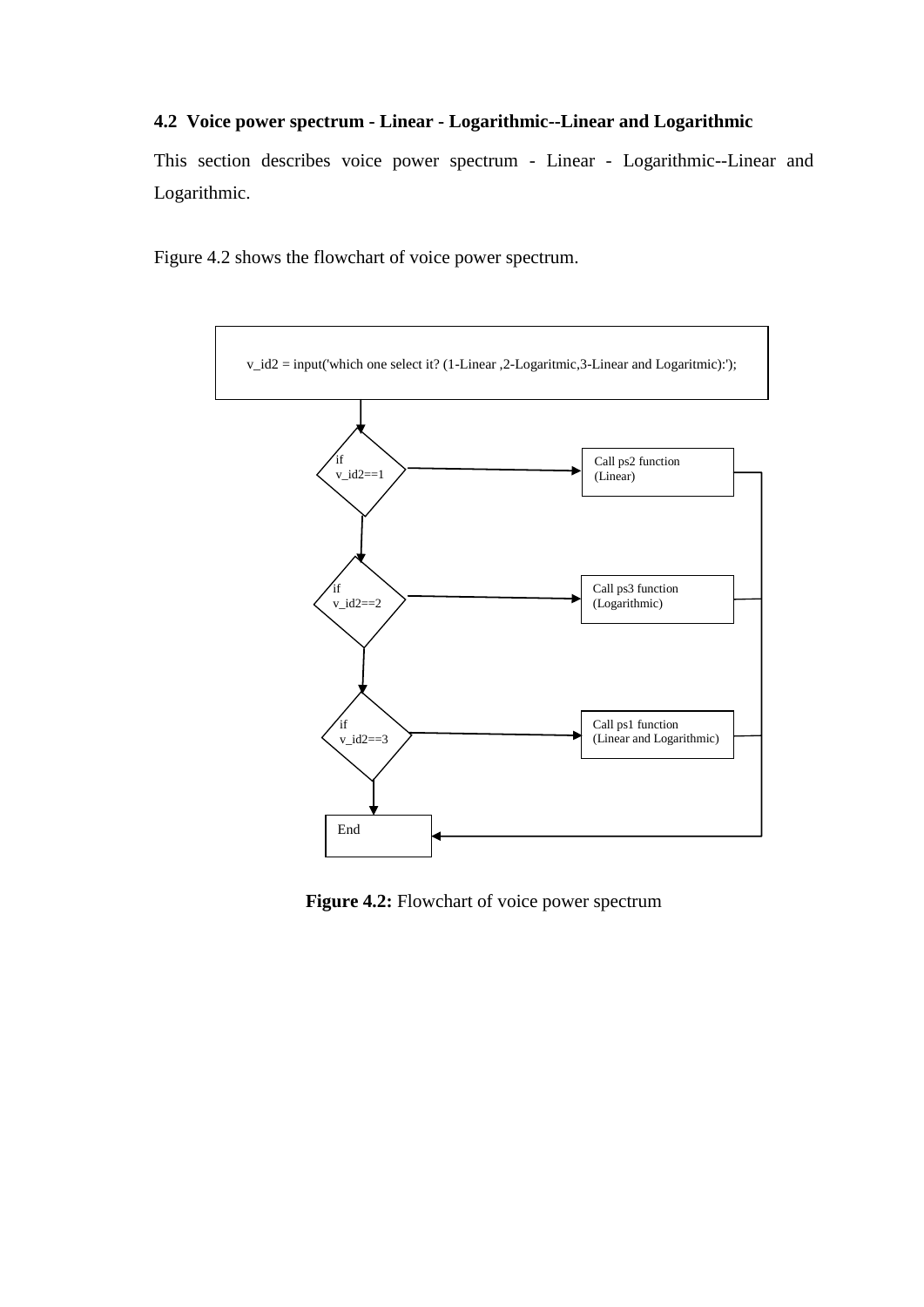If the user selects the Linear, the user sees the Linear Power Spectrum in the Figure 4.3. Matlab function "ps2.m" takes an important place in this section.



**Figure 4.3:** Linear Power Spectrum

Figure 4.4 shows the Logarithmic Power Spectrum. Matlab function "ps3.m" takes an important place in this section.



**Figure 4.4:** Logarithmic Power Spectrum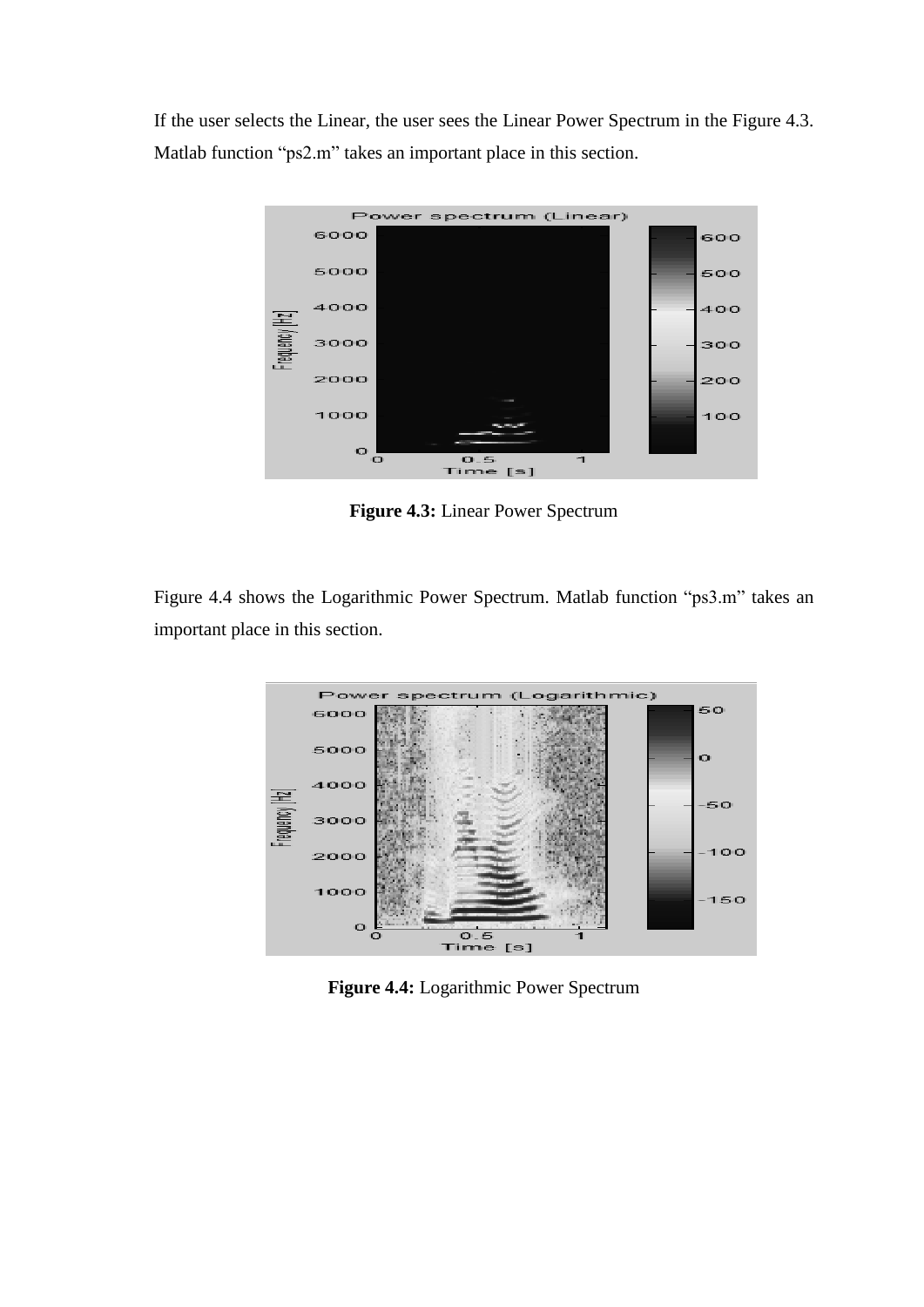#### **4.3 Voice with and without windowing**

This section describes voice with and without windowing.

Figure 4.5 shows the flowchart of voice with and without windowing.



**Figure 4.5:** Flowchart of voice with and without windowing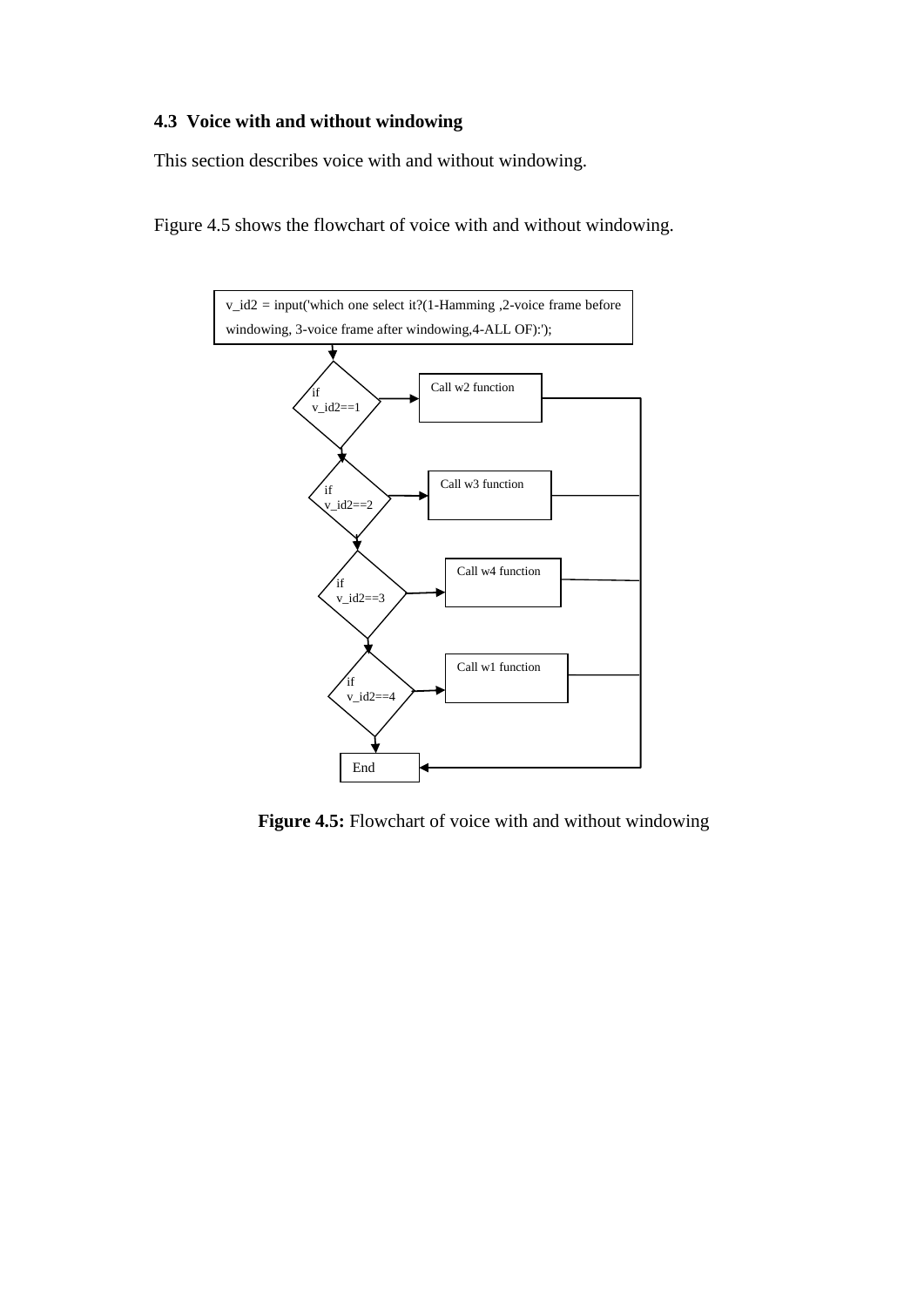The Figure 4.6 shows the Hamming window.



**Figure 4.6:** Hamming window





**Figure 4.7:** Voice frame before windowing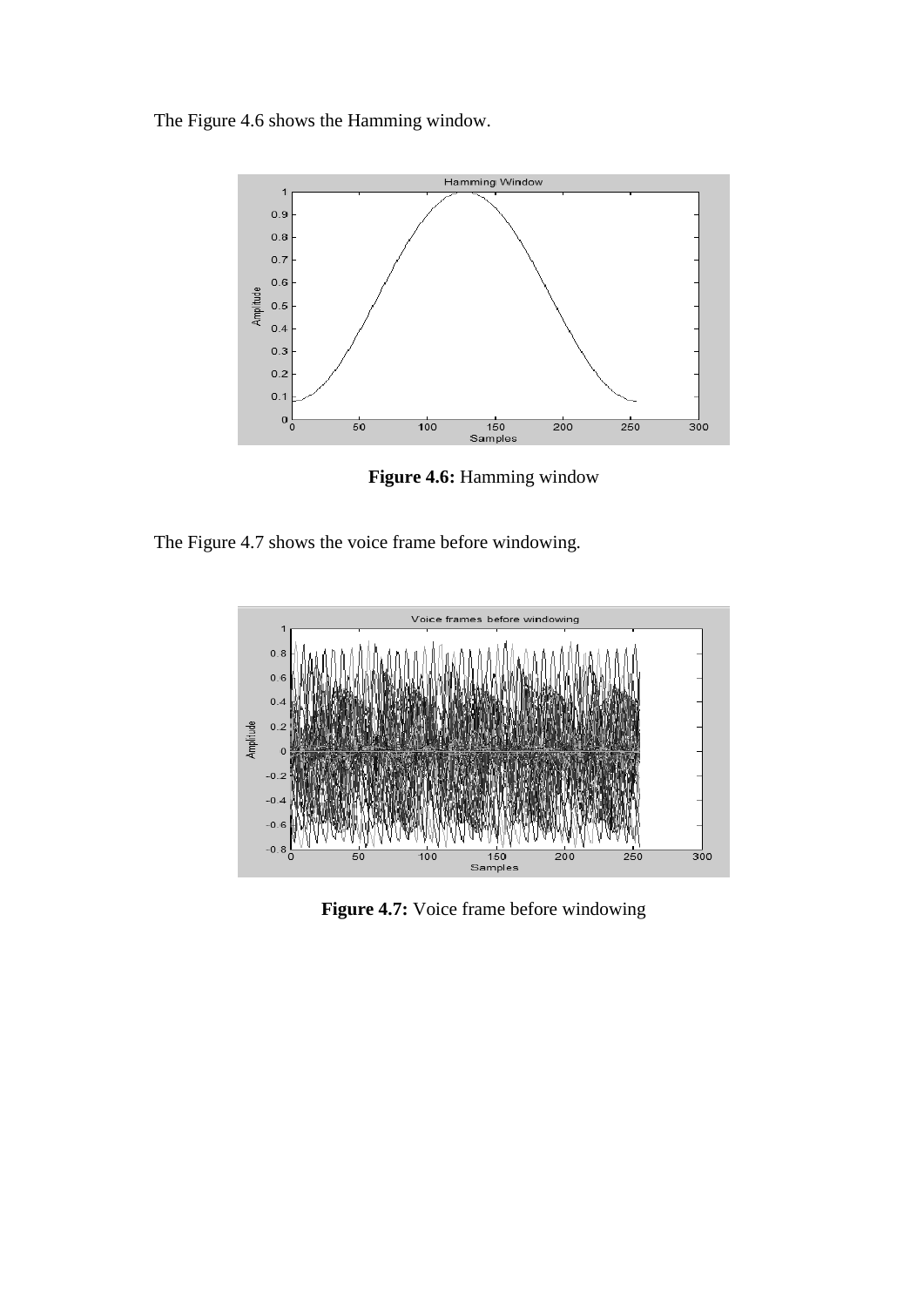The Figure 4.8 shows the voice frame after windowing.



**Figure 4.8:** Voice frame after windowing

## **4.4 Recognition**

This section describes recognition stage.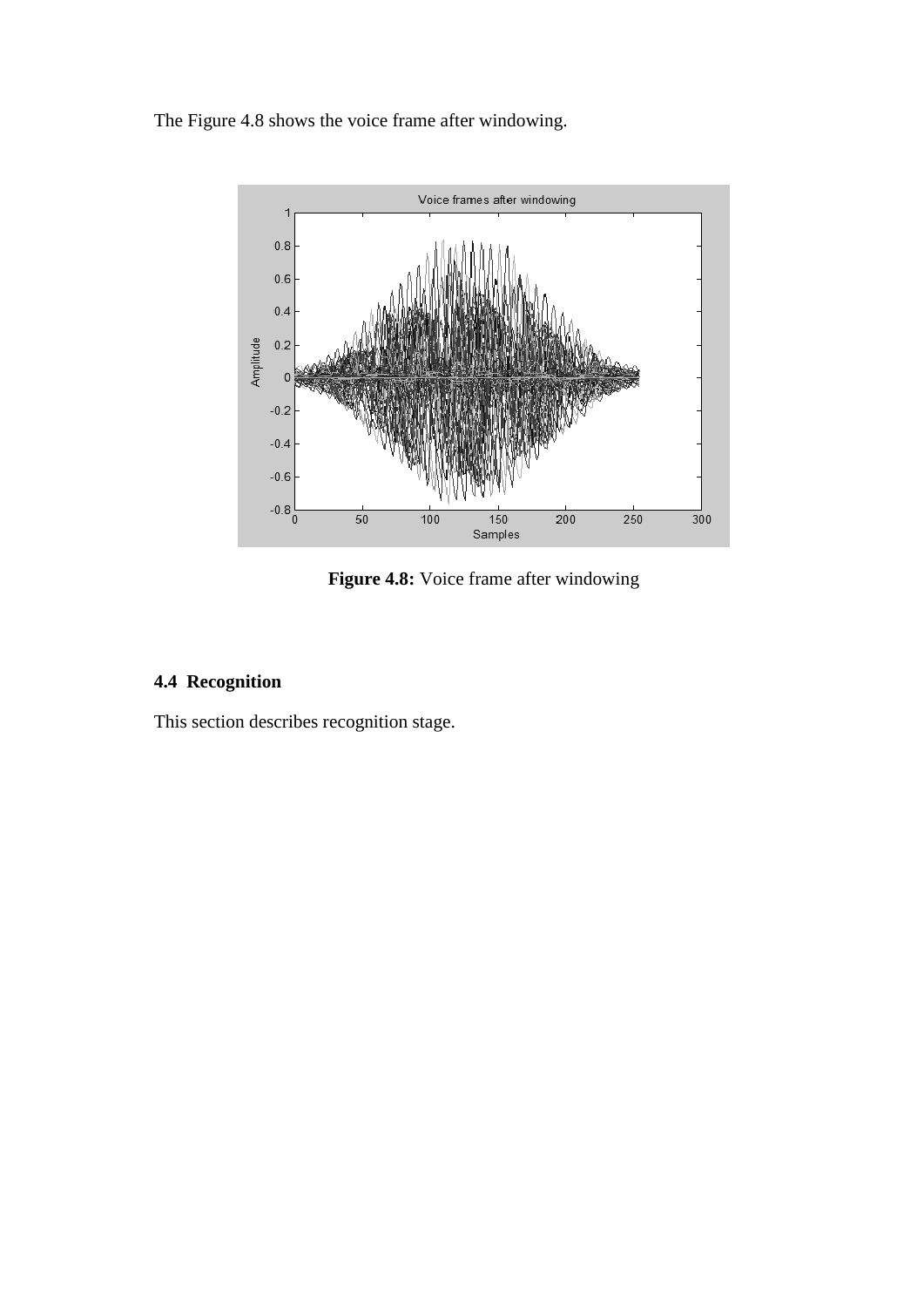#### **4.5 Time Domain and Frequency Domain of Graph**

The time domain uses time series. The frequency domain uses frequency. It is important in engineering. The time and frequency domain is shown in this section.

Figure 4.9 shows the time and frequency domain. It calculates frequency domain and time domain in the system.



**Figure 4.9:** Time Domain and Frequency Domain of Graph

#### **4.6 Acoustic vectors - VQ codewords from the disk**

When the user presses the button, the user selects voice in the dialog box. The user compares 2D plot of acoustic vectors / 2D trained VQ codewords.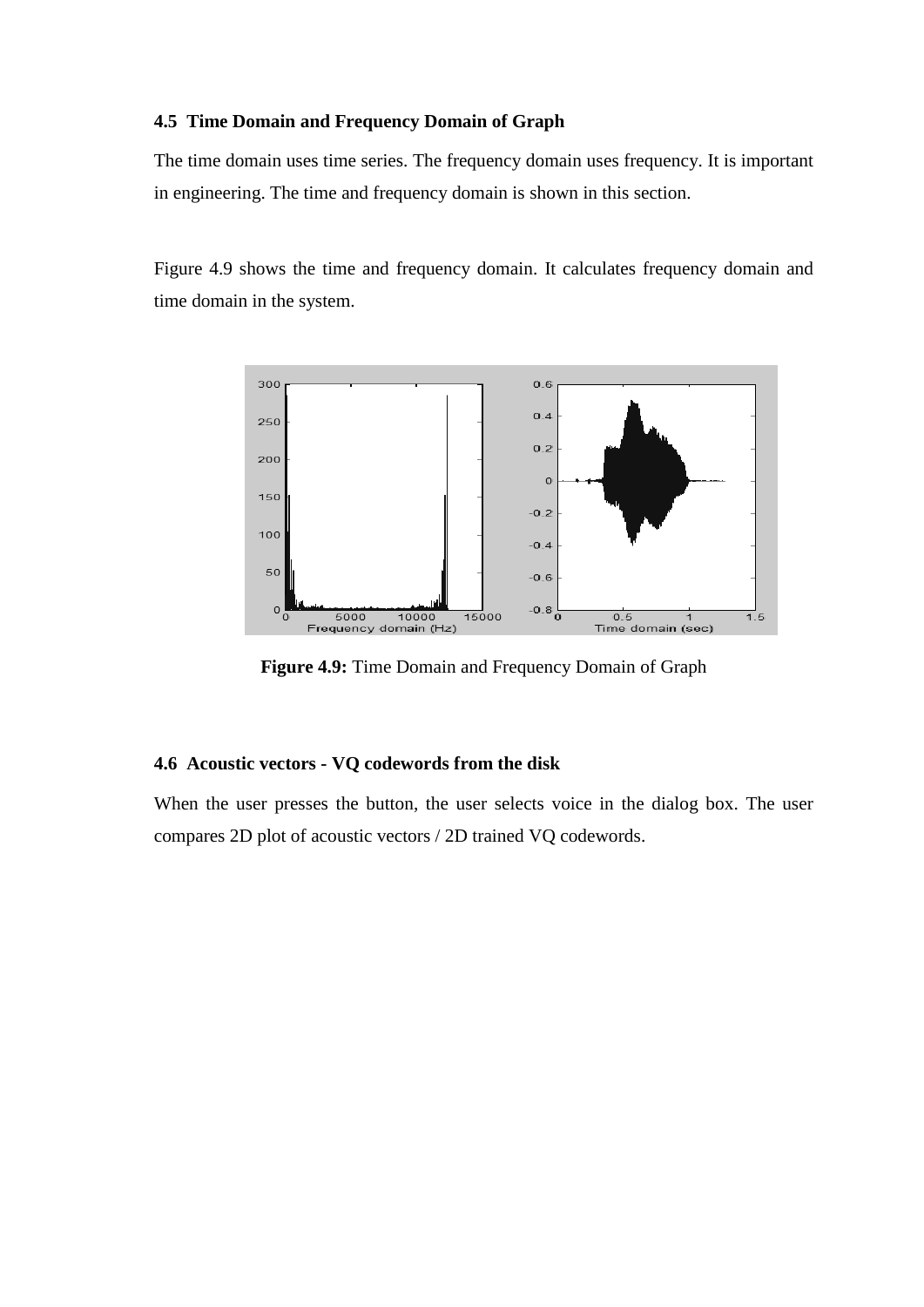Figure 4.10 shows the Acoustic vectors - VQ codewords from the disk.



**Figure 4.10:** Acoustic vectors - VQ codewords from the disk

#### **4.7 Acoustic vectors - VQ codewords from the database**

When the user presses the button, the user writes the voice number from database of 2 signals. The user compares 2D plot of acoustic vectors / 2D trained VQ codewords from database 1.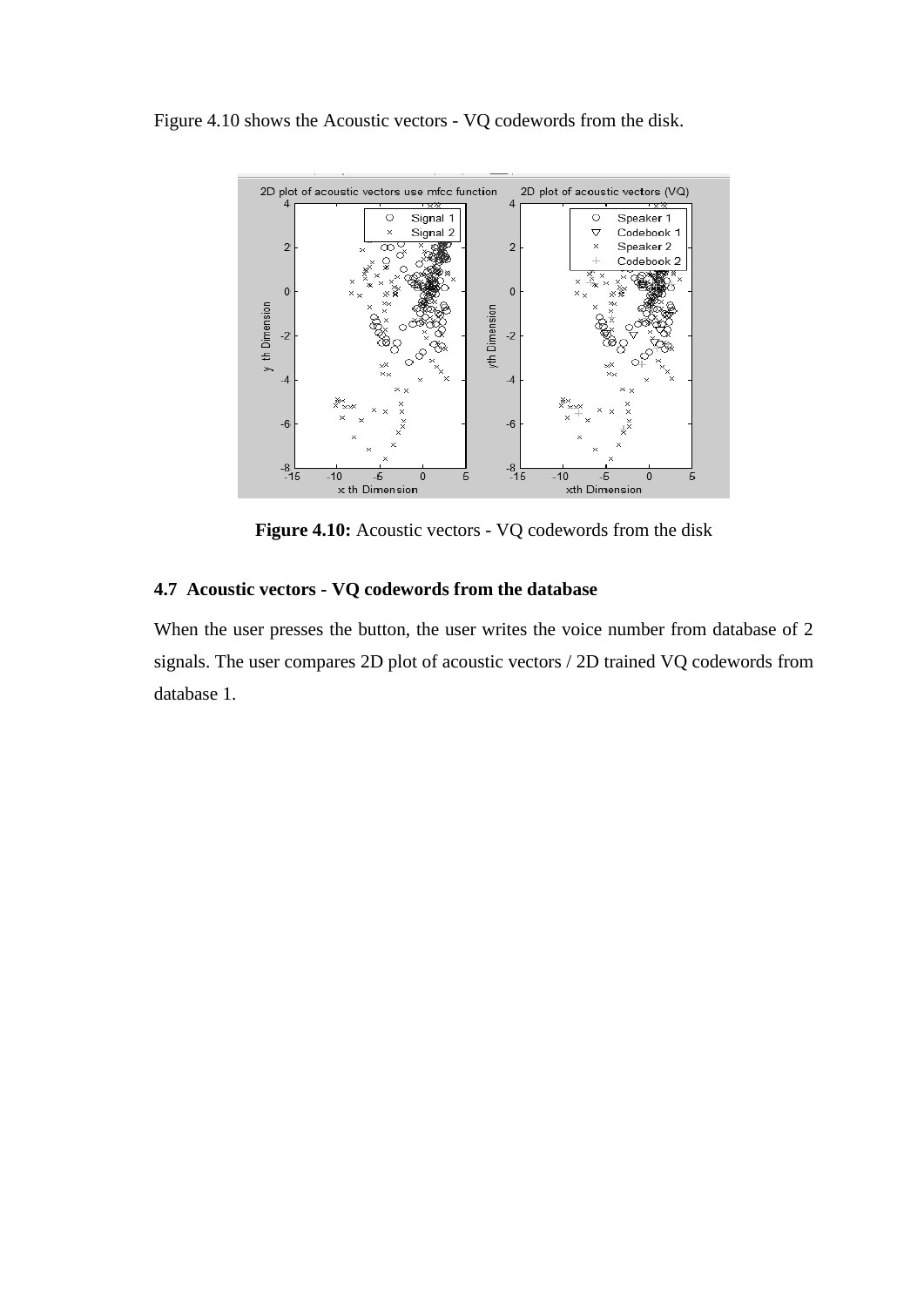The comparison is shown in Figure 4.11.



**Figure 4.11:** Acoustic vectors - VQ codewords from the database

#### **4.8 Quantization Error**

When the user presses (Voice 2) the quantization error button, the system calculates the original signal, quantized speech signal, quantization error signal.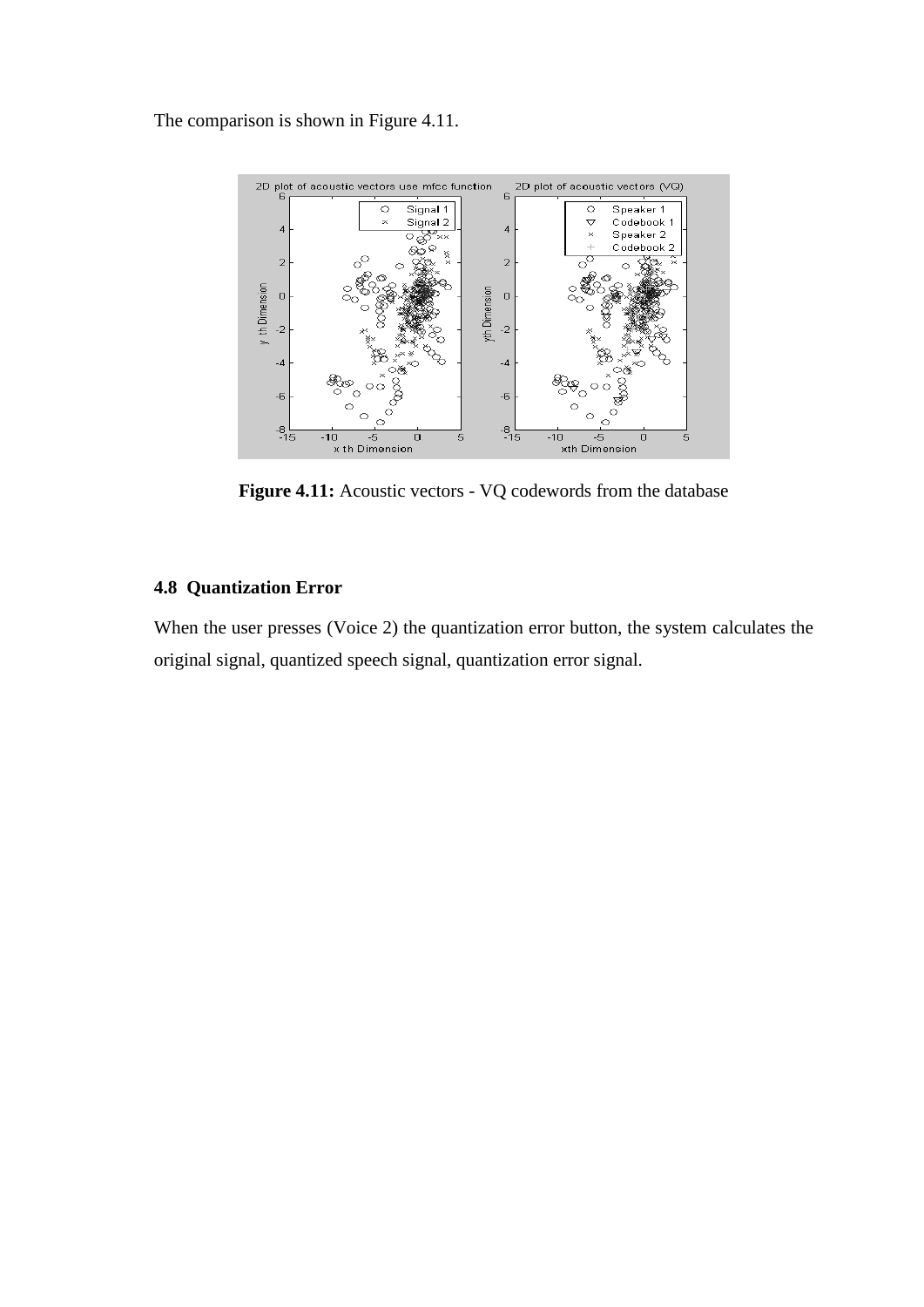Figure 4.12 shows the Quantization Error.



**Figure 4.12:** Quantization Error (Original Signal, Quantized Speech Signal, Quantization Error Signal)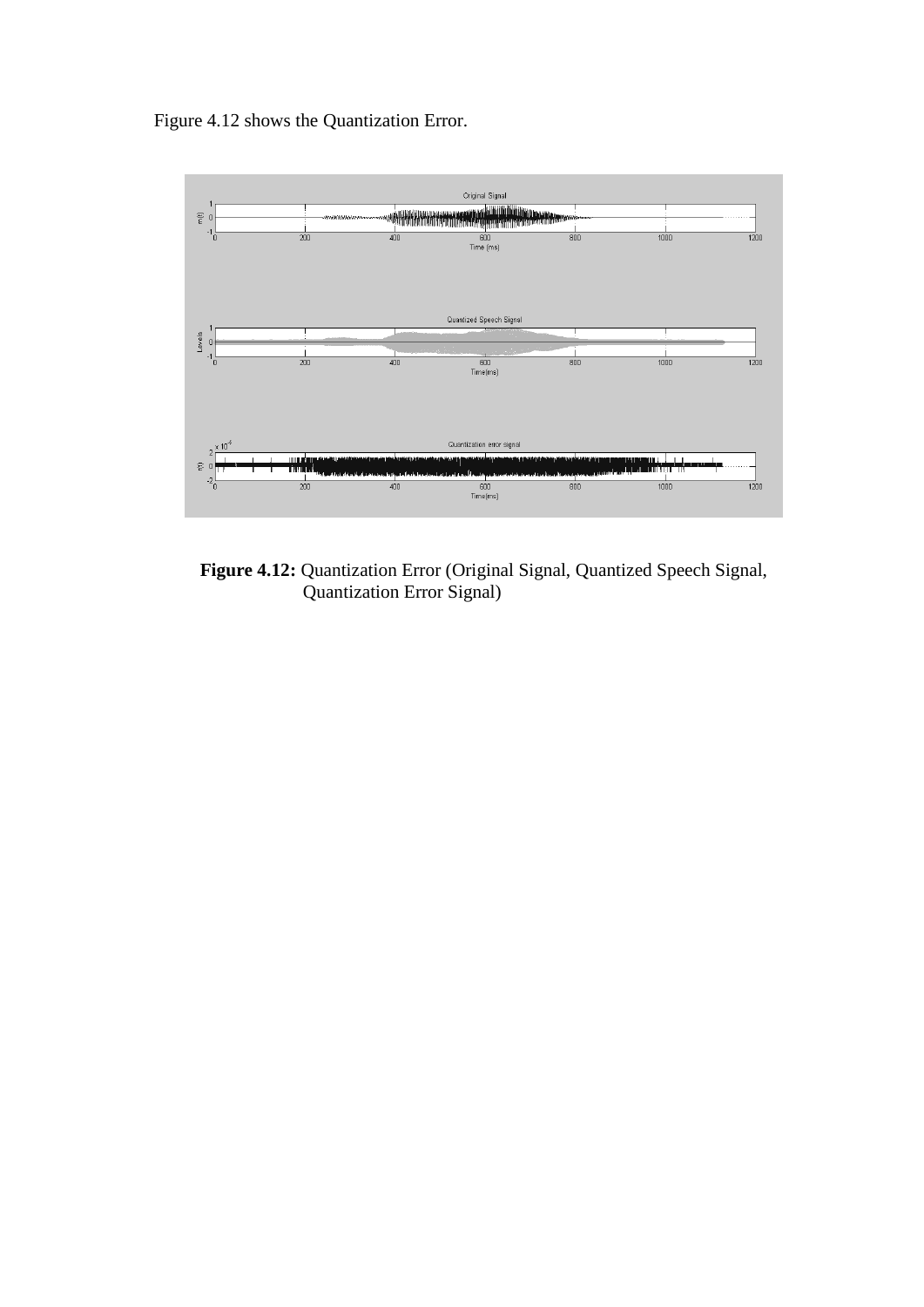## **CHAPTER 5 EXPERIMENTAL RESULTS**

In this chapter, the results obtained from the simulation are given. These are simulation results vector quantization and MFCC feature extraction techniques. It has found that Vector quantization is better than MFCC.

The characteristics of MFCC and VQ (vector quantization) are given in Table 5.1.

| <b>MFCC</b> Applications                | <b>VQ</b> Applications                     |
|-----------------------------------------|--------------------------------------------|
| Identification systems is common.       | Vector quantization is used for lossy data |
|                                         | compression and correction.                |
| They are also common in recognition,    | The system is made by finding the closest  |
| which is the task of identifying people | group with the data dimensions available.  |
| from their sounds.                      |                                            |
| Use Hamming window.                     | Use Hamming window.                        |
| Use fast fourier transform (FFT).       | Use fast fourier transform (FFT).          |
| Use mel filter bank.                    | Use mel filter bank.                       |
| Use discrete cosine transform (DCT).    | Use discrete cosine transform (DCT),       |
|                                         | euclidean distance.                        |
| MFCC Block diagram uses frame           | Vector quantization uses codebook.         |
| blocking, windowing, FFT,               |                                            |
| mel frequency warpping, cepstrum.       |                                            |

|  |  | <b>Table 5.1:</b> MFCC applications and VQ applications |
|--|--|---------------------------------------------------------|
|  |  |                                                         |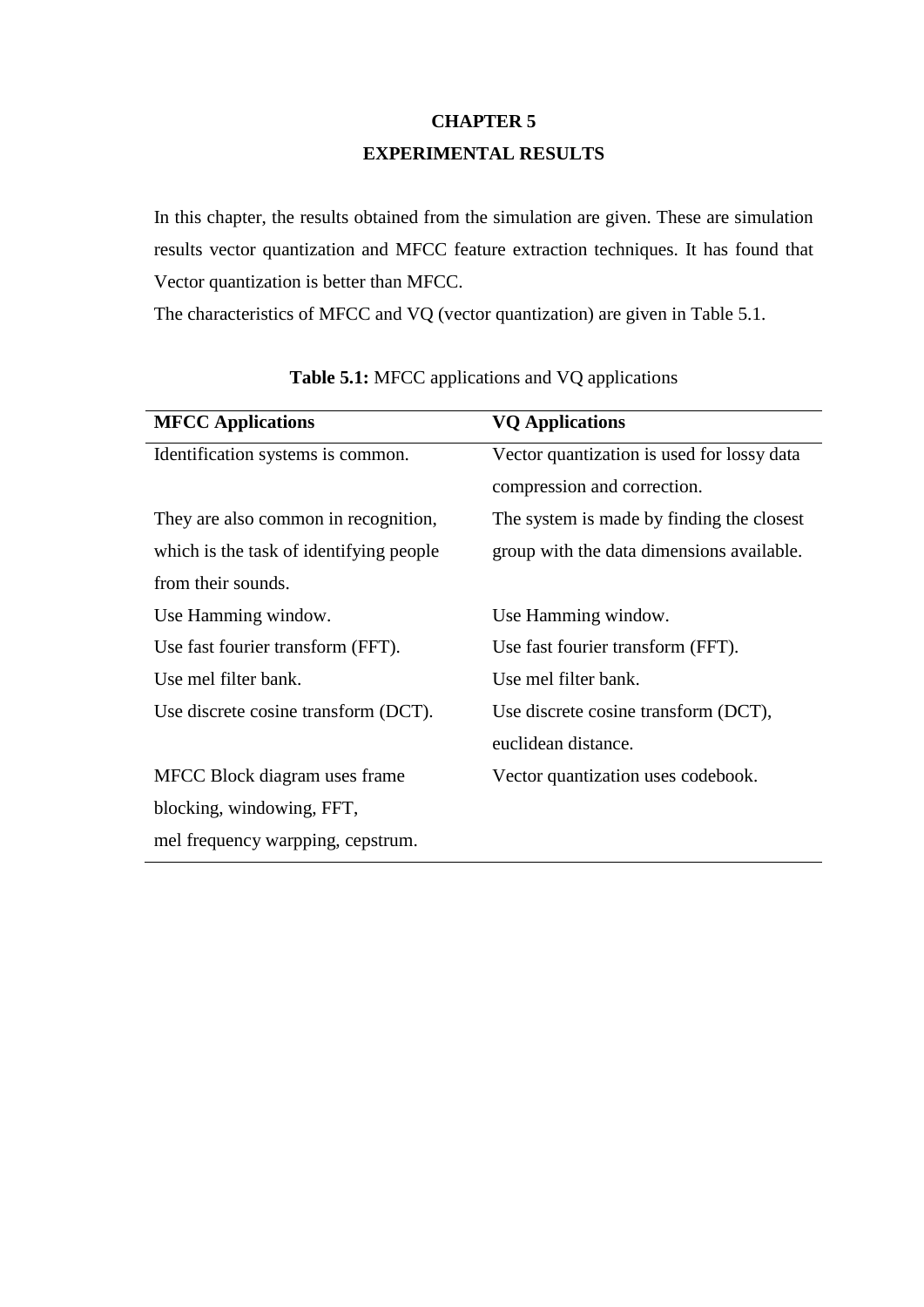| Vectorquantization function of use(VQ)     |  |
|--------------------------------------------|--|
| Vectorquantization                         |  |
| <b>Use Hamming Windows</b>                 |  |
| Use fast fourier transform (FFT)           |  |
| Use melfbank function                      |  |
| Use Creatematrix2 function                 |  |
| Use eucliddist function                    |  |
| (Euclidean distances between columns of    |  |
| 2 matrices.)                               |  |
|                                            |  |
| But Vector quantization uses codebook.     |  |
| Codebook is important section in vector    |  |
| quantization. The users see the codebook   |  |
| in the system.                             |  |
| e3=0,01 (Error Expectation Rate)           |  |
|                                            |  |
| $d1 = vectorquantization(c1,16);$          |  |
| use c1x16 vector                           |  |
| Use error rate. When the users create      |  |
| matrix2. Use of error rate. Then the users |  |
| see voice in the vector quantization       |  |
| codebook.                                  |  |
| It is important in the thesis. Because     |  |
| vector quantization is very good function  |  |
| creatematrix2.                             |  |
|                                            |  |

#### **Table 5.2:** Creatematrix2 function of use (MFCC) and Vectorquantization function of use(VQ)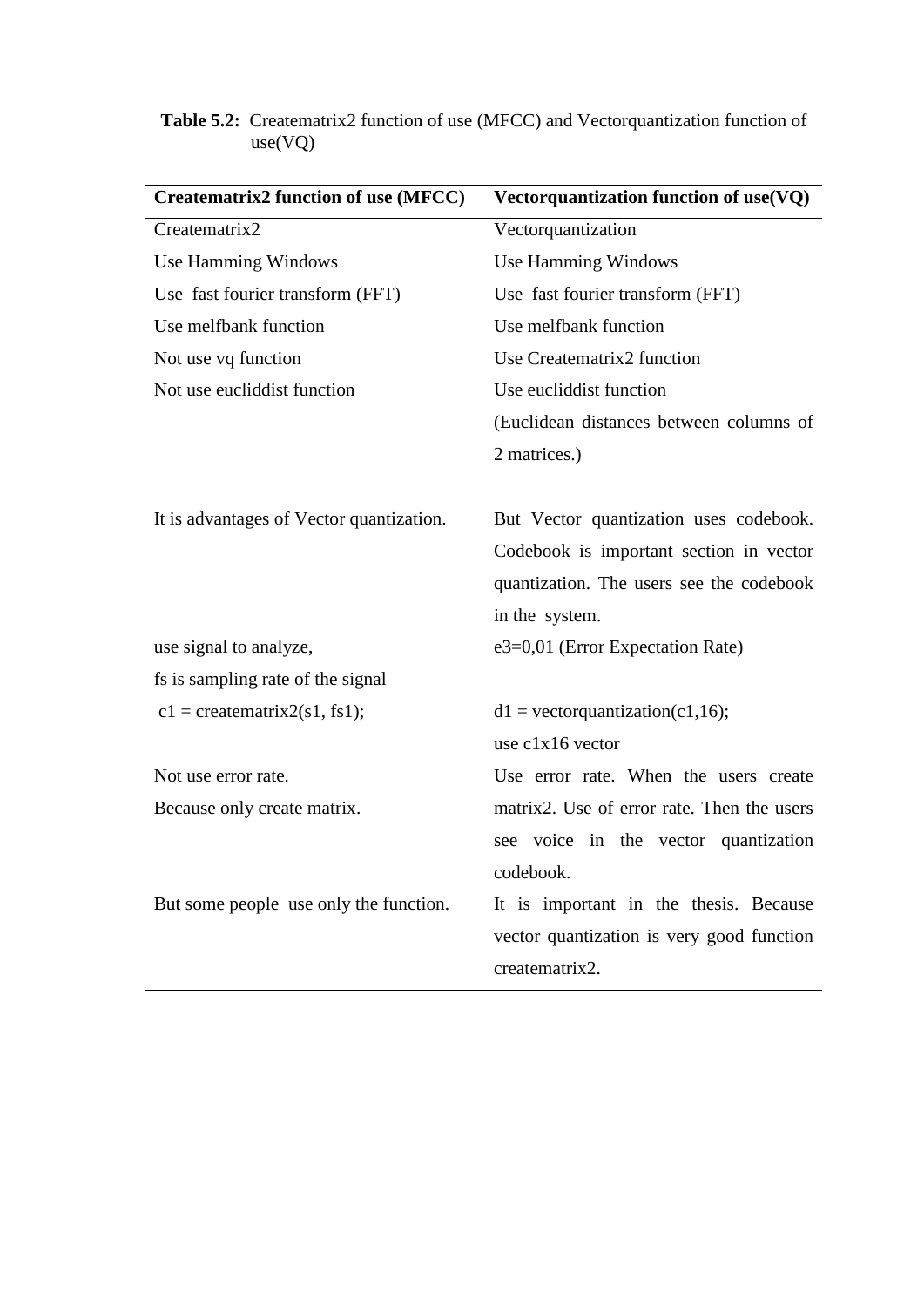## **CHAPTER 6 CONCLUSION**

The research works on voice recognition have been analysed and the structure of voice recognition system is presented. It was shown that one of important problem in voice recognition is the feature extraction. The performance of voice recognition system depends on the results of feature extraction blocks. Therefore different feature extraction methods are considered. MFCC and vector quantization techniques are selected and then simulated using Matlab package. For simulation purpose voice database is organized and then the selected feature extraction methods have been tested on this database.

The voice recognition system was designed using Matlab programming. Matlab programming is a good environment to develop different feature extraction method. In the thesis, speaker identification and verification systems are used in a successful way. Linear and Logarithmic power spectrum have been examined. The modules Hamming windowing, voice frame before windowing, voice frame after windowing has been examined. It has been observed that they have different characteristics from each other.

The considered techniques are tested using voice signals that are stored in the database. All unknown speakers were identified as a result of scanning a few seconds.

Voice recognition systems can be improved in the future by considering the following conditions:

- A larger speech database can be created and can be studied in more detail. But the voice database used for the thesis was sufficient.
- The voice recognition system can be done by raising the ambient noise and can still be voice identified.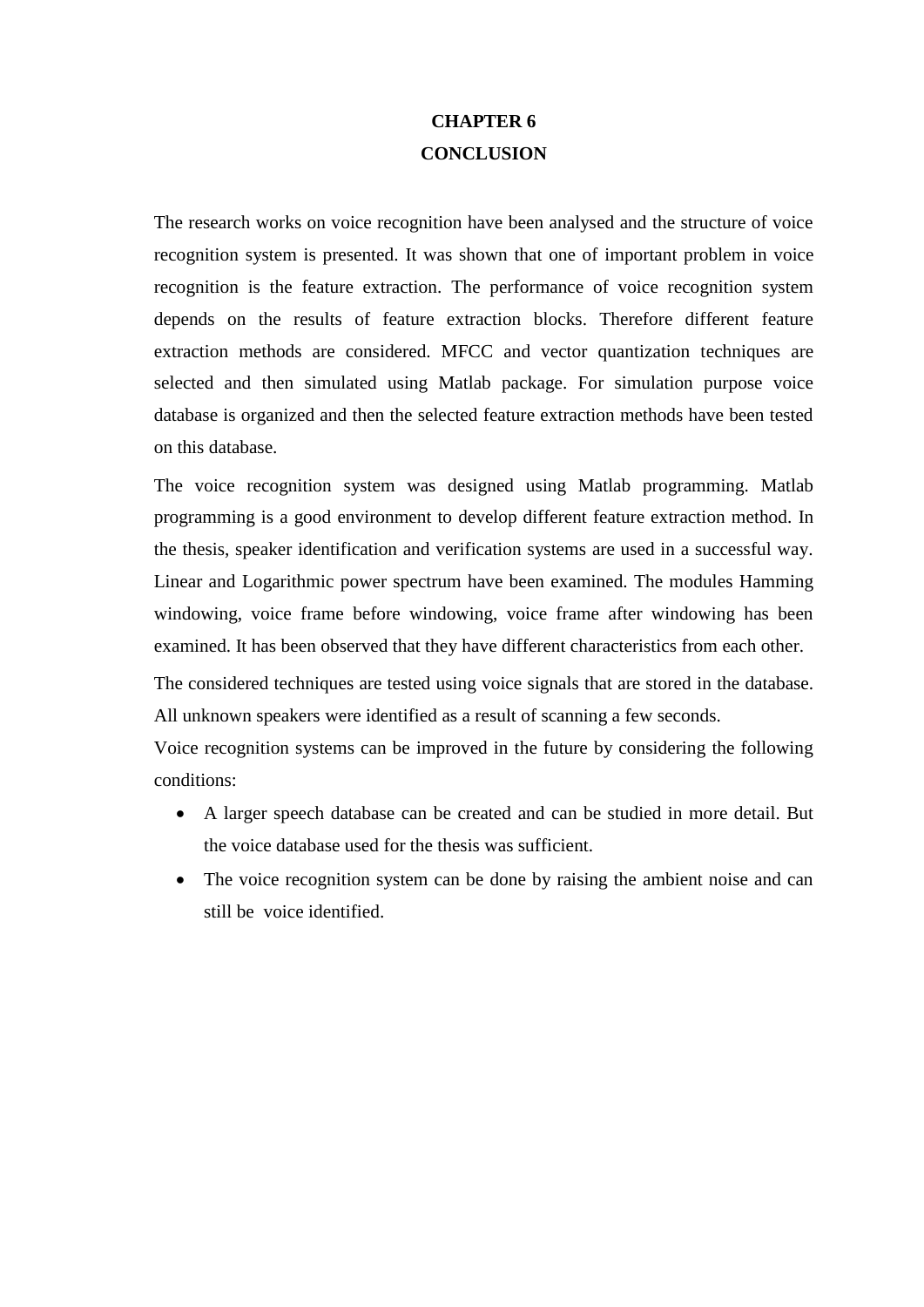## **APPENDIX A SOURCE CODE**

section  $= 15$ ;

selection  $= 0$ :

% The Main Menü

% -------------

% while selection  $\sim$  = section,

selection = menu('VOICE RECOGNITION SYSTEM',...

'1-Load a new voice'....

'2-Play a voice',...

'3-Voice waveform from database',...

'4-All voice waveforms in database '....

'5-Voice waveform from disk',...

'6-Voice power spectrum - Linear - Logarithmic--Linear and Logarithmic',...

'7-Voice with and without windowing',...

'8-Information of a voice file',...

'9-Recognition',...

'10-Voice database information',...

'11-Help',...

'12-Delete voice database',...

'13-Exit',...

'14-Time Domain and Frequency Domain of Graph',...

'15-Acoustic Vector-VQ Codewords-Quantization Error');

% SECTION 15 - Acoustic Vector-VQ Codewords-Quantization Error %

 %------------------------------------------------------ if selection  $== 15$  run menu6; end %--------------------------------------------------------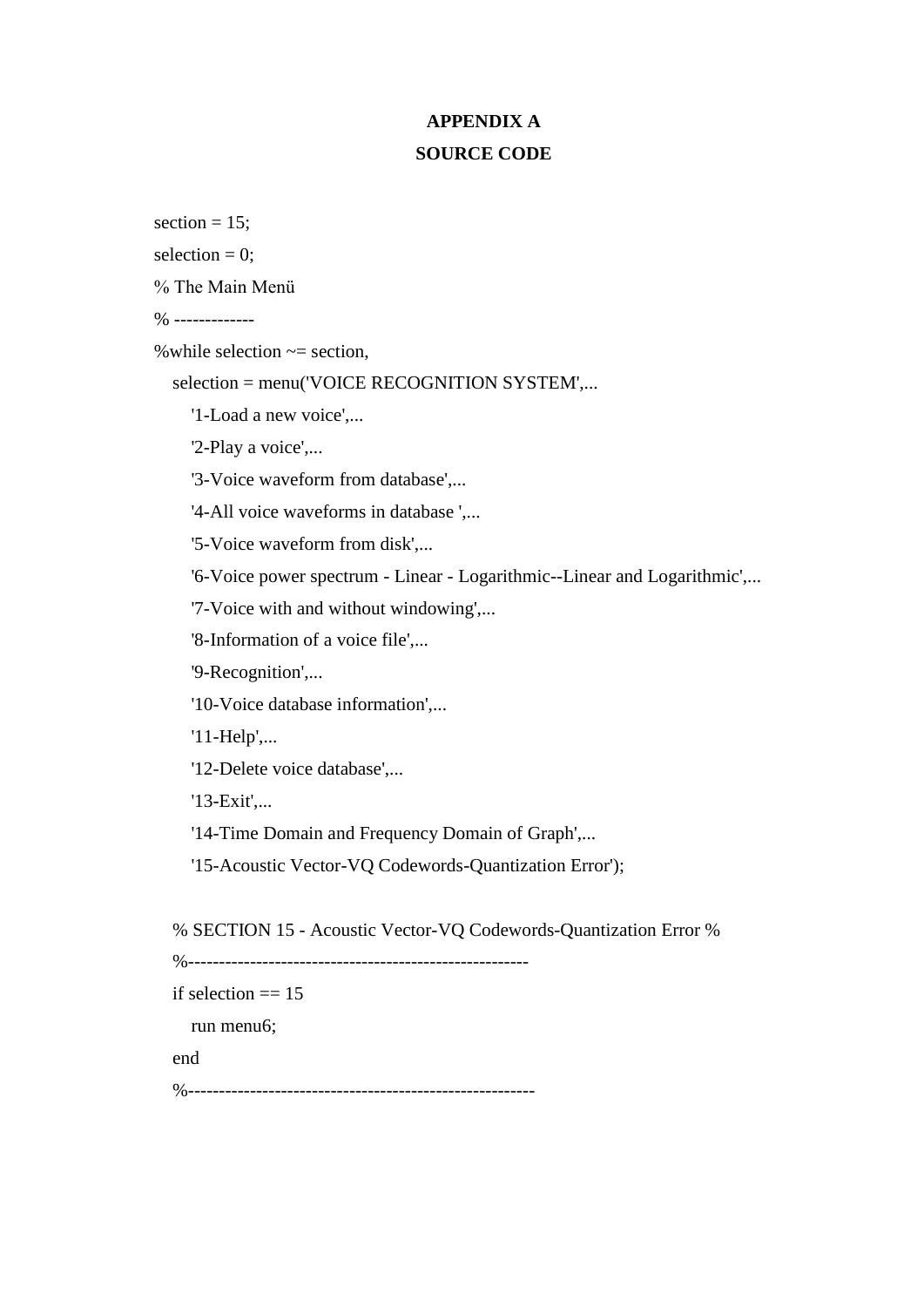% SECTION 14 - Time Domain and Frequency Domain of Graph %

```
 %-------------------------------------------------------
if selection == 14[\text{frame2}, \text{pname2}] = \text{uigetfile}("*, \text{wav});
  [dt1, Fs, nbits] = wavread(strcat(pname2, frame2)); sound(dt1, Fs)
  t2=(1:length(dt1));t = (t2) / Fs;subplot(1,2,2) plot(t, dt1)
   xlabel('Time domain (sec)')
  Y = fft(dt1);t4 = length(dt1);df1 = Fs / t4;t3=(1:length(Y));f = (t3) * df1;ns1 = length(dt1) / 1;subplot(1,2,1)plot(f(1:ns1), abs(Y(1:ns1)))
   xlabel('Frequency domain (Hz)')
 end
```
%-------------------------------------------------------

 % SECTION 6 - Voice power spectrum - Linear- Logarithmic % --------------------------------------------------------------------

```
if selection == 6,
```
clc;

 load('C:\Users\Samsung\Desktop\Projem\Sounds.dat','-mat'); [fname,pname] = uigetfile('\*.wav','Select a new voice file');  $[y, Fs, nbits] = wavread(strcat(pname, frame))$ ; clc;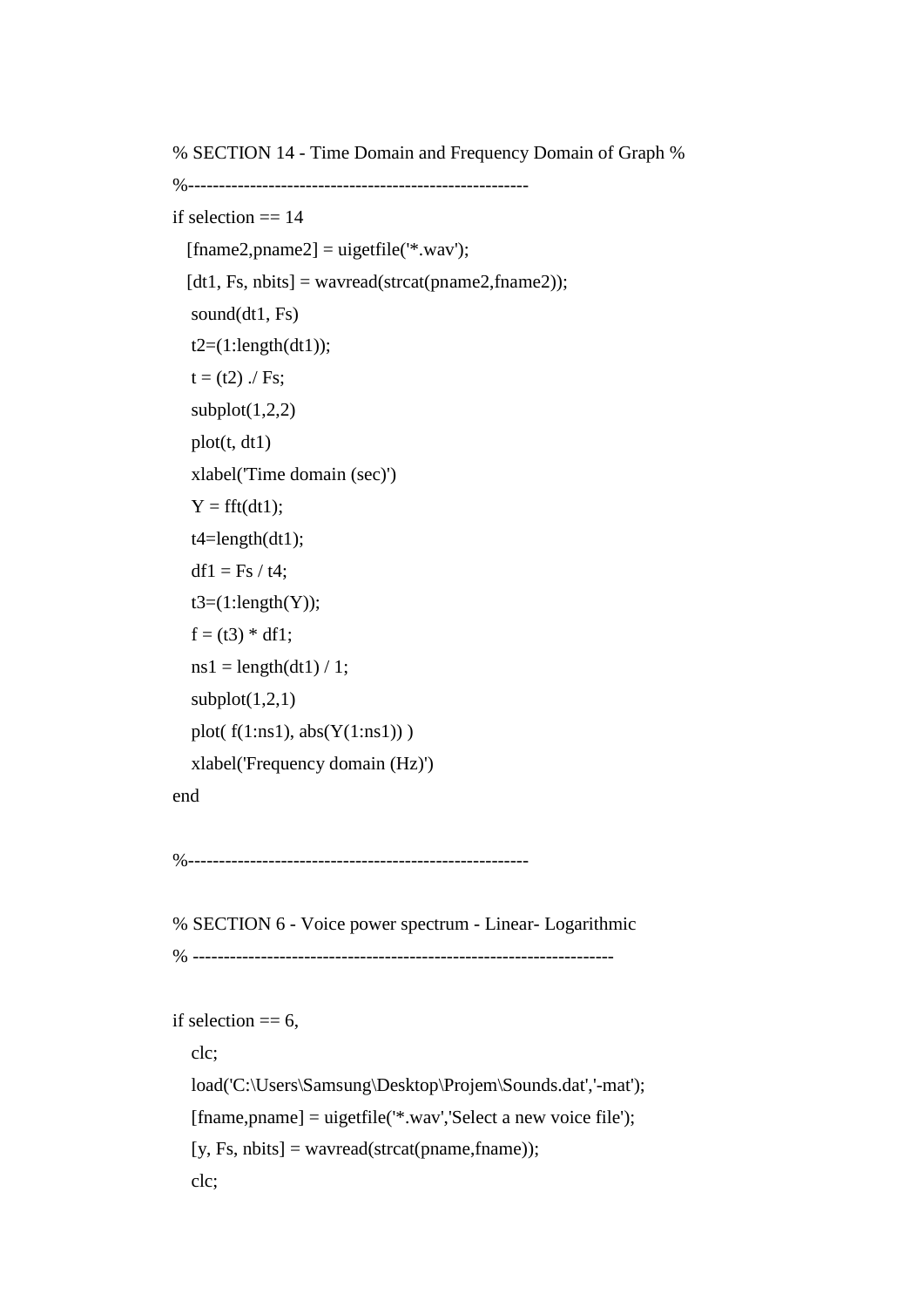fprintf('CHOICE 1 is Linear, CHOICE 2 is Logarithmic, CHOICE 3 is Linear and Logarithmic\n');

v  $id2 = input('which one select it? (1-Linear, 2-Logarithmic, 3-Linear and 1)$ Logaritmic):');

```
 disp(' ');
     if (v_id2==1)
     c = ps2(y, Fs); % Call Function ps2
      end
     if (v_id2==2)c = ps3(y, Fs); % Call Function ps3
      end
     if(v_id2 == 3)c=ps1(y, Fs); % Call Function ps1
      end
 end
 % -------------------------------------------------------------------
```

```
 % SECTION 7- Voice With And Without Windowing
   % ------------------------------------------------------------------- 
  if selection == 7.
      clc; 
      load('C:\Users\Samsung\Desktop\Projem\Sounds.dat','-mat');
      [fname,pname] = uigetfile('*.wav','Select a new voice file');
     [y, Fs, nbits] = wavread(strcat(pname, frame));
   clc; 
   fprintf('CHOICE 1 is Hamming, CHOICE 2 is voice frame before windowing, 
CHOICE 3 is voice frame after windowing\langle n' \rangle;
   fprintf('CHOICE 4 is ALL OF\n');
  v_id2 = input ('which one select it?(1-Hamming ,2-voice frame before windowing, 3-
voice frame after windowing,4-ALL OF):'); 
   disp(' ');
    if (v_id2==1)c = w2(y, Fs); % Call Function w2
```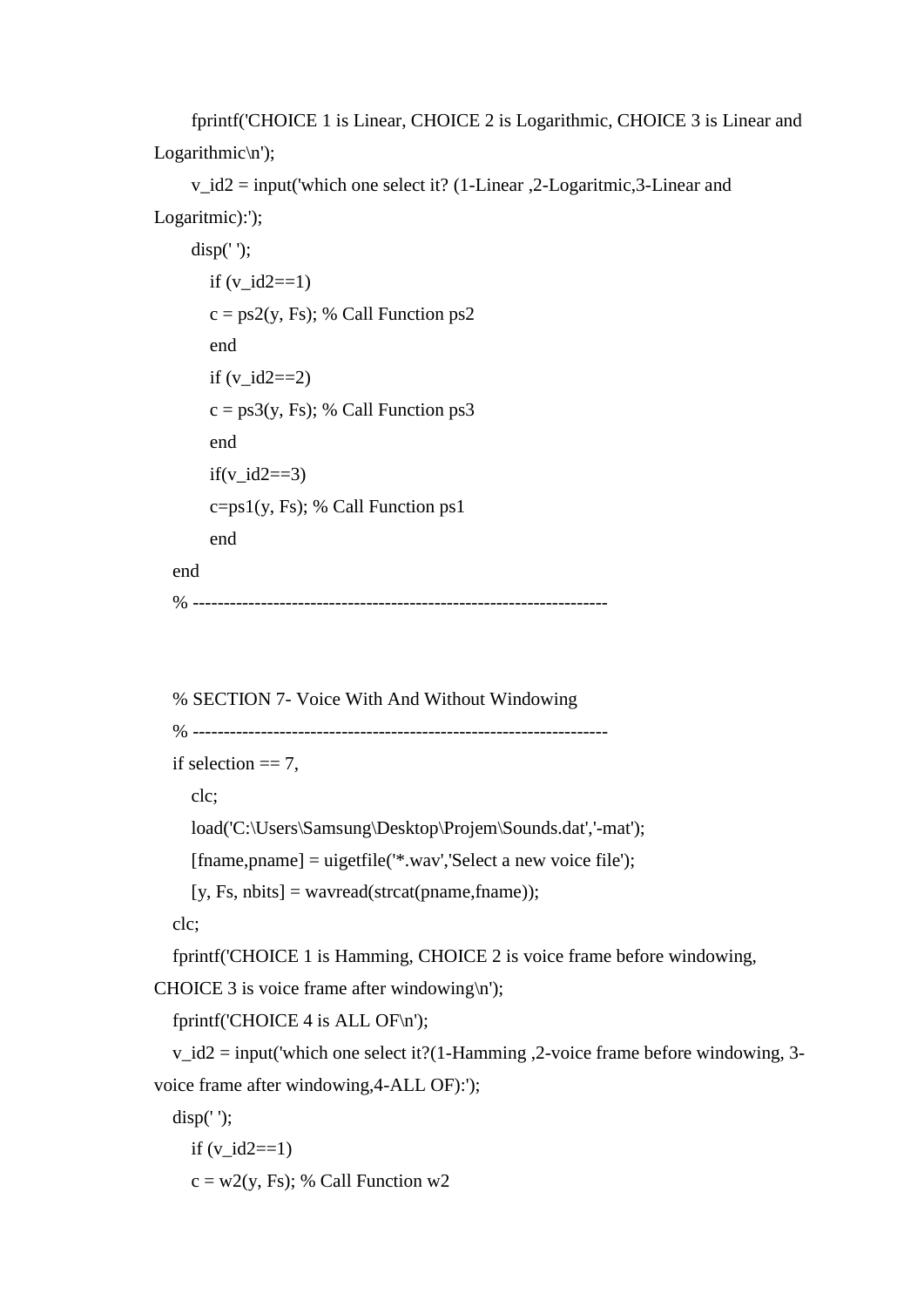```
 end
  if (v_id2==2)c = w3(y, Fs); % Call Function w3
   end
  if (v_id2 == 3)c = w4(y, Fs); % Call Function w4
   end
  if (v_id2==4)c = w1(y, Fs); % Call Function w1
   end
 end 
 % -------------------------------------------------------------------
```
 % SECTION 13 - Exit Of Program % ----------------------------------------

if selection  $== 13$ 

fprintf('End of the program.\n');

 end % ----------------------------------------

%SECTION 11 - Help

% -------------------------------------------------------------------

```
if selection == 11
```
clc;

fprintf('------------HELP OF BUTTON(1-15)------\n');

 $s = input(ENTER THE BUTTON AND LOOK HELP US(1-15):');$ 

if  $s == 1$ 

fprintf('\n');

clc;

disp('SECTION 1: Loads a new voice file from disk..');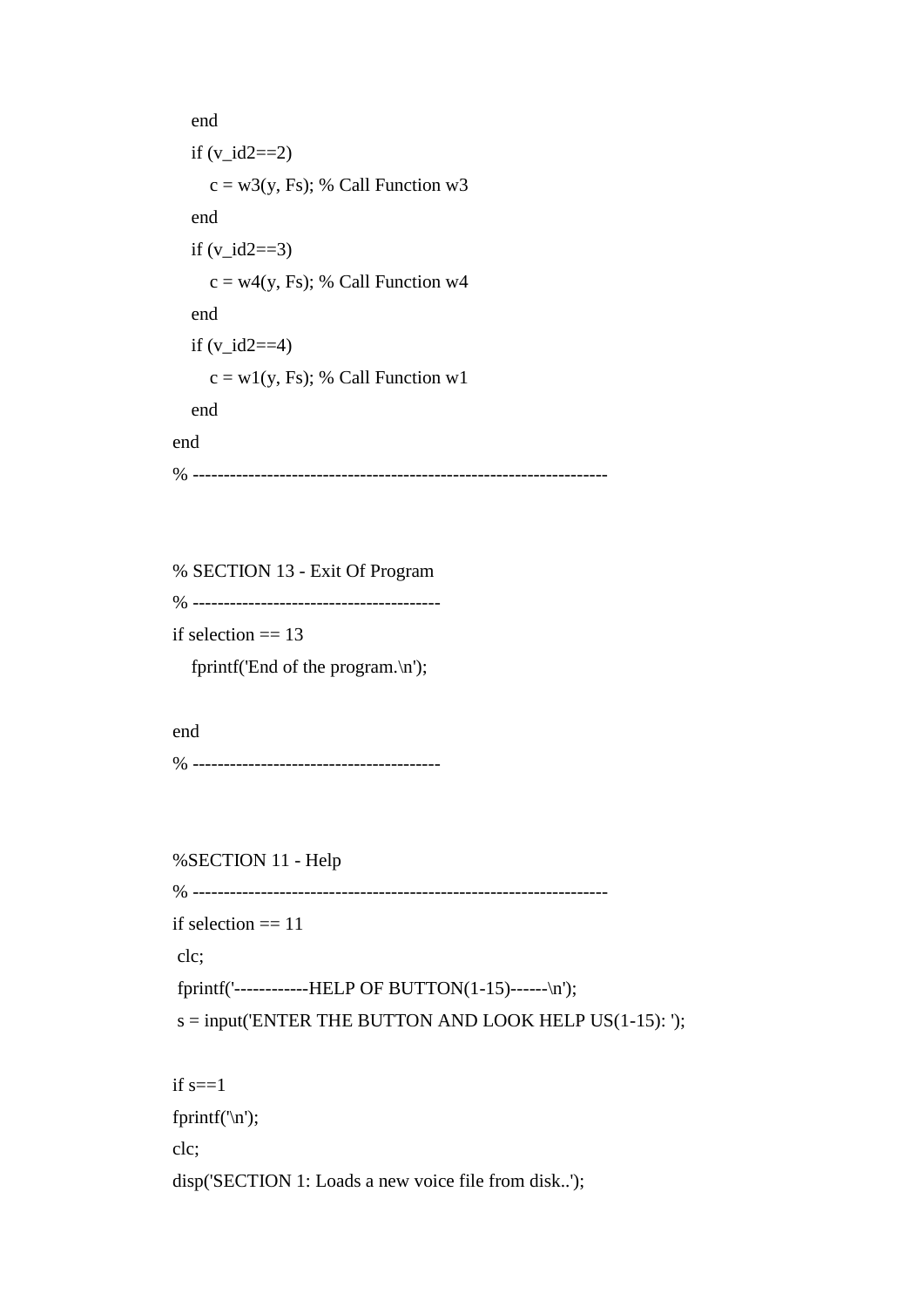disp('Dialog box opens');

disp('Then selected .wav audio file to be uploaded to the database.');

 disp('and Id number is entered on the keyboard. And then It will be loaded into your database.');

end

```
if s == 2 fprintf('\n');
 clc;
 disp('SECTION 2: Plays a voice file from the disk.');
 disp('It appears a dialog box where you can select the user directory'); 
 disp('and the filename of the voice file to be played');
 end
```
if  $s == 3$ 

fprintf( $\ln$ );

clc;

disp('SECTION 3: Displays a voice waveform from the database.');

 disp('The file name of the file to be displayed and it is selected by the user from the dialog box.');

end

if  $s = 4$ 

fprintf('\n');

clc;

 disp('SECTION 4: Displays all of the voice files at the same time in the same display.');

 disp('It is very useful when it required to compare various voice file waveforms.'); end

```
if s == 5 fprintf('\n');
 clc;
 disp('SECTION 5: Displays a voice waveform from the disk.');
```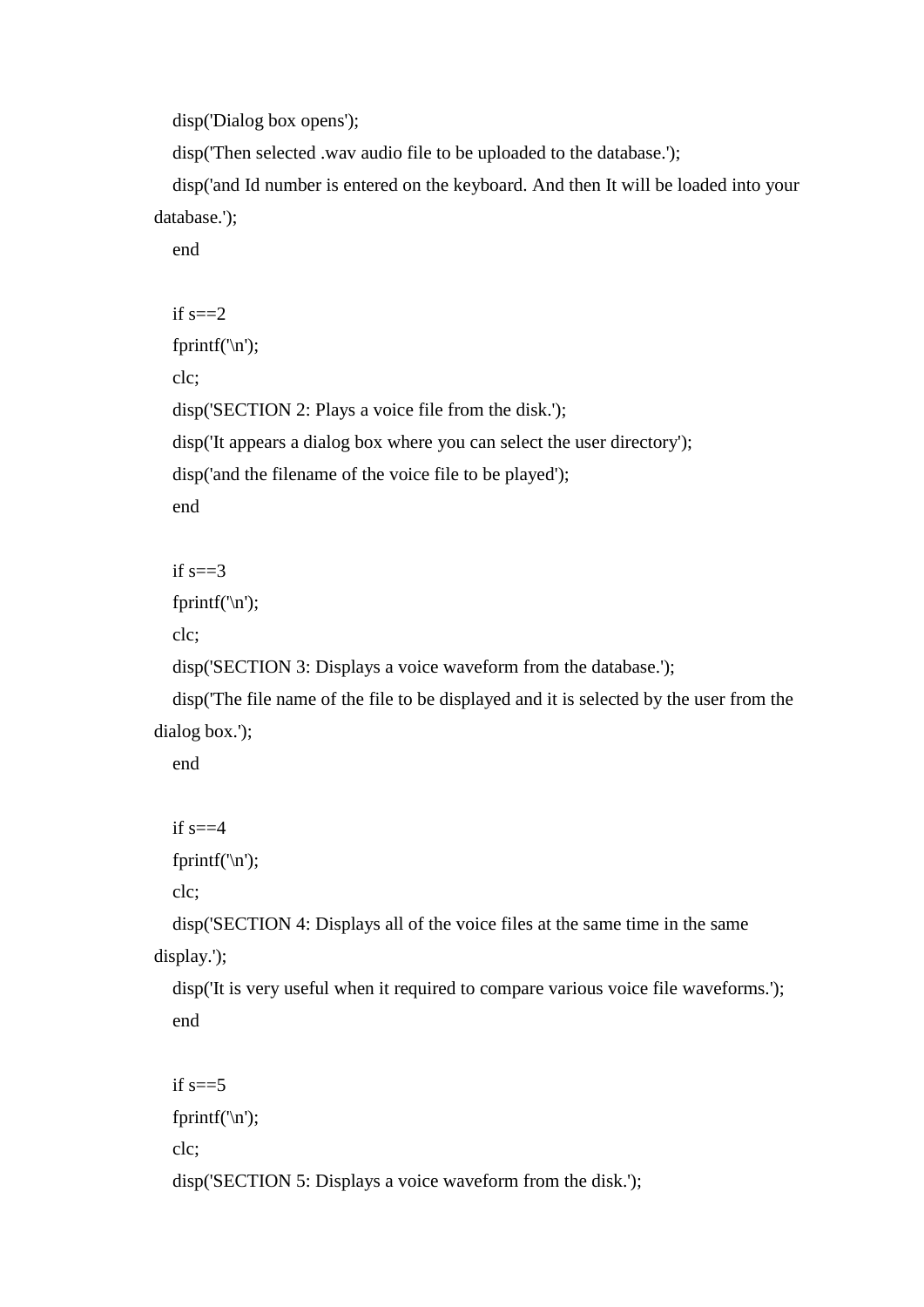disp('The filename of the file to be displayed and it is selected by the user from a dialog box.');

end

```
if s==6 fprintf('\n');
   clc;
   disp('SECTION 6: If you select the voice and then select the alternative'); 
  disp("); disp('Linear - Logarithmic--Linear and Logarithmic');
   end
  if s == 7fprintf(\ln);
   clc;
   disp('SECTION 7: You will get the section you choose , and you will see it.');
   disp('Displays the voice with and without windowing.');
   end
  if s == 8 fprintf('\n');
   clc;
   disp('SECTION 8: Displays information about a single voice file in the sound 
database.'); 
   end
```
if  $s == 9$  fprintf('\n'); clc; disp('SECTION 9: Performs the recognition function '); disp('And the speaker is identified among several sound files.'); end

if  $s == 10$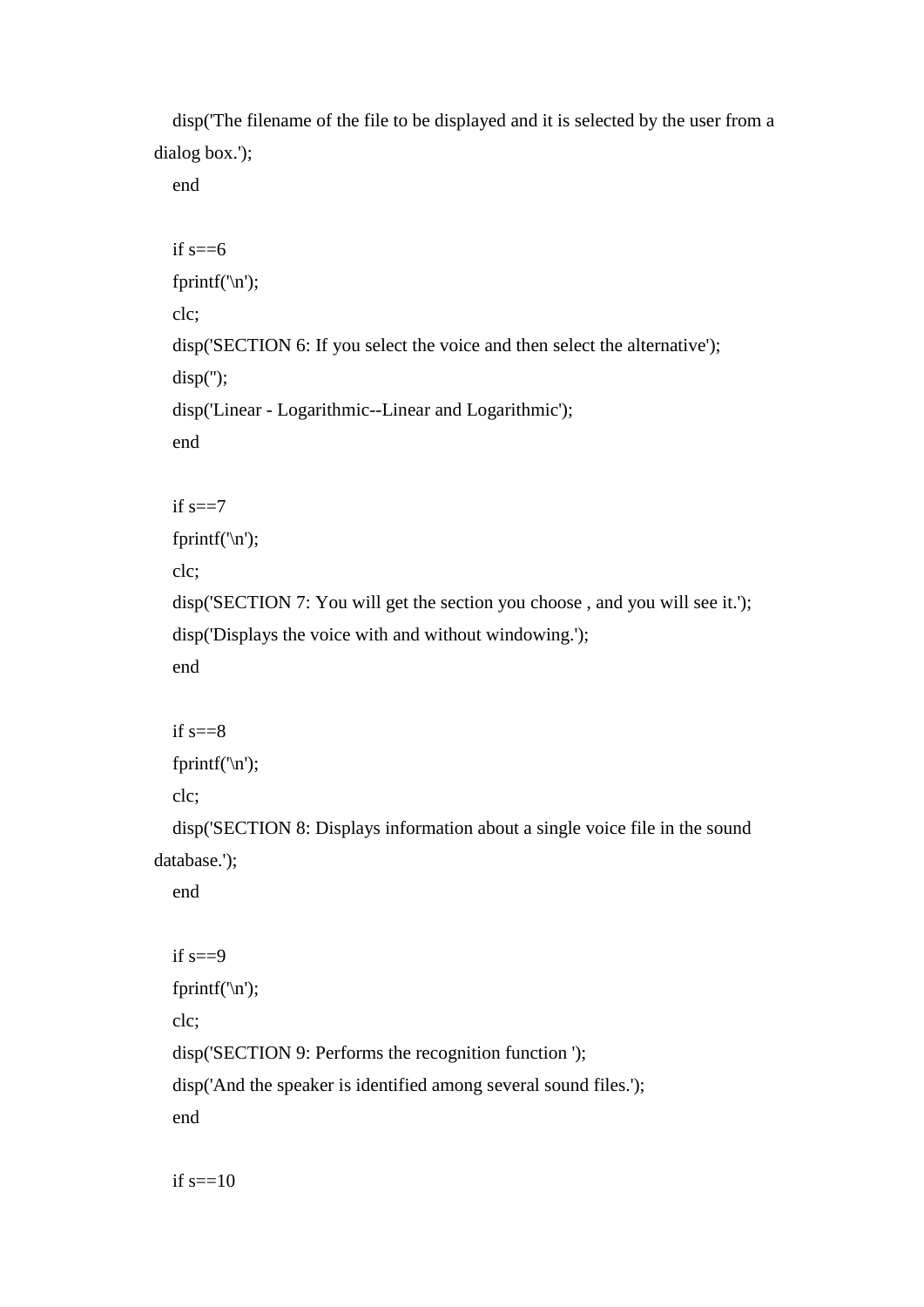```
 fprintf('\n');
```
clc;

 disp('SECTION 10: Displays information about all of the voice files in the sound database. ');

```
 disp('There are no sections for the user to select.'); 
 end
```

```
if s=11
```

```
 fprintf('\n');
```
clc;

```
 disp('SECTION 11: You can press number and displays this HELP text.'); 
 end
```

```
if s == 12
```
fprintf('\n');

clc;

disp('SECTION 12: It is used to delete the voice file database.');

 disp('When this section is selected the user is given the choice of accepting or rejecting the deletion.');

 disp('If accepted, all of the voice files will be deleted from the voice database.'); end

```
if s=13 fprintf('\n');
 clc;
 disp('SECTION 13: It is exit the program'); 
 end
if s == 14fprintf(\ln);
 clc;
 disp('SECTION 14: You see Time Domain and Frequency Domain of Graph.'); 
 end
```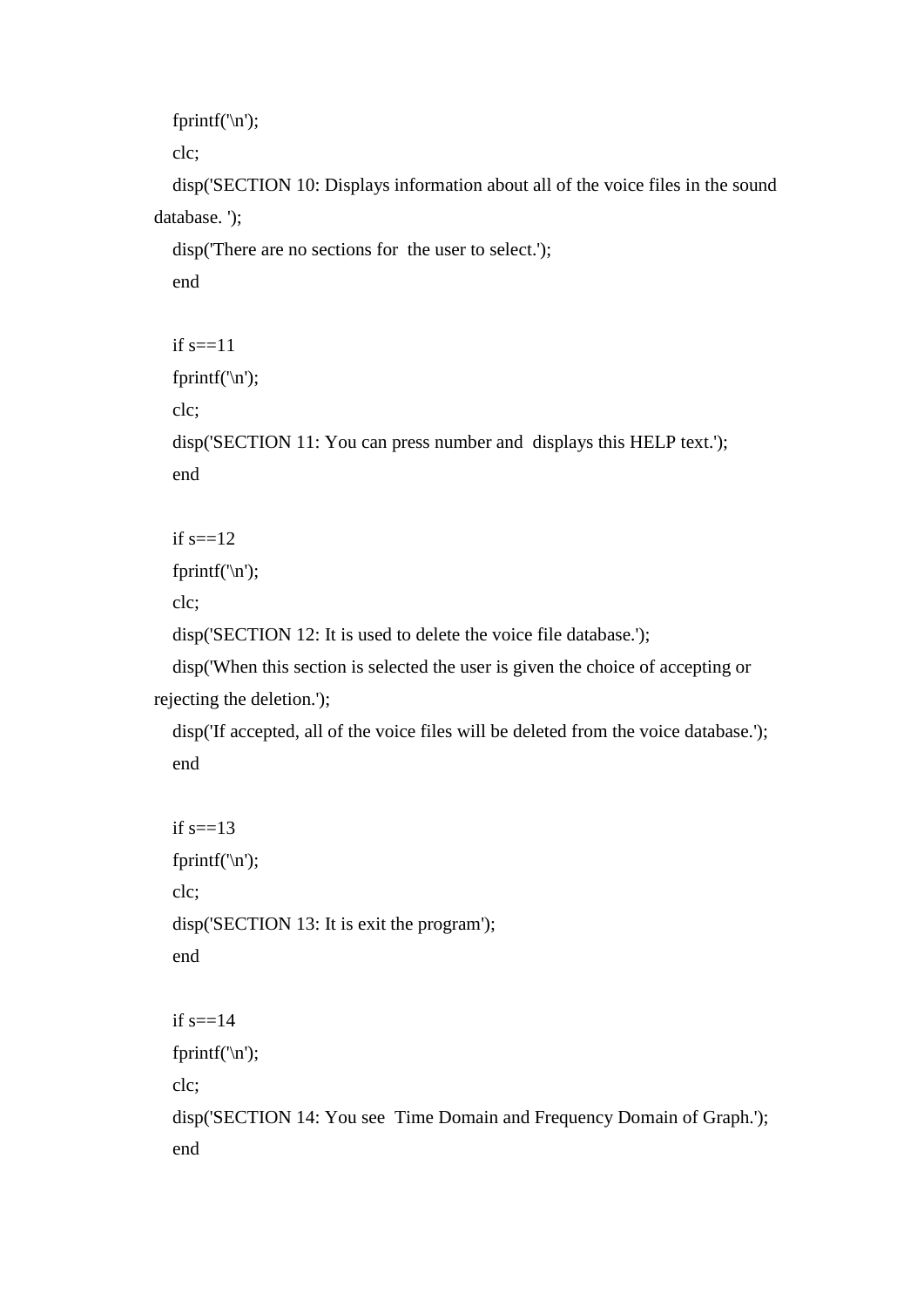```
if s=15
```
fprintf('\n');

clc;

disp('SECTION 15: You see Accustic Vector-VQ Codewords-Quantization Error');

disp('It compares 2D plot of accustic vectors / 2D trained VQ codewords');

disp('It compares 2D plot of accustic vectors / 2D trained VQ codewords from

Database 1');

disp('Quantization Error - value of SNR is shown on the screen');

 else if s>=15 msgbox('You pressed the wrong number. You have to press a number of up to 1-15.');

end

end

end

% -------------------------------------------------------------------

% ---------------------------End Of The Program----------------------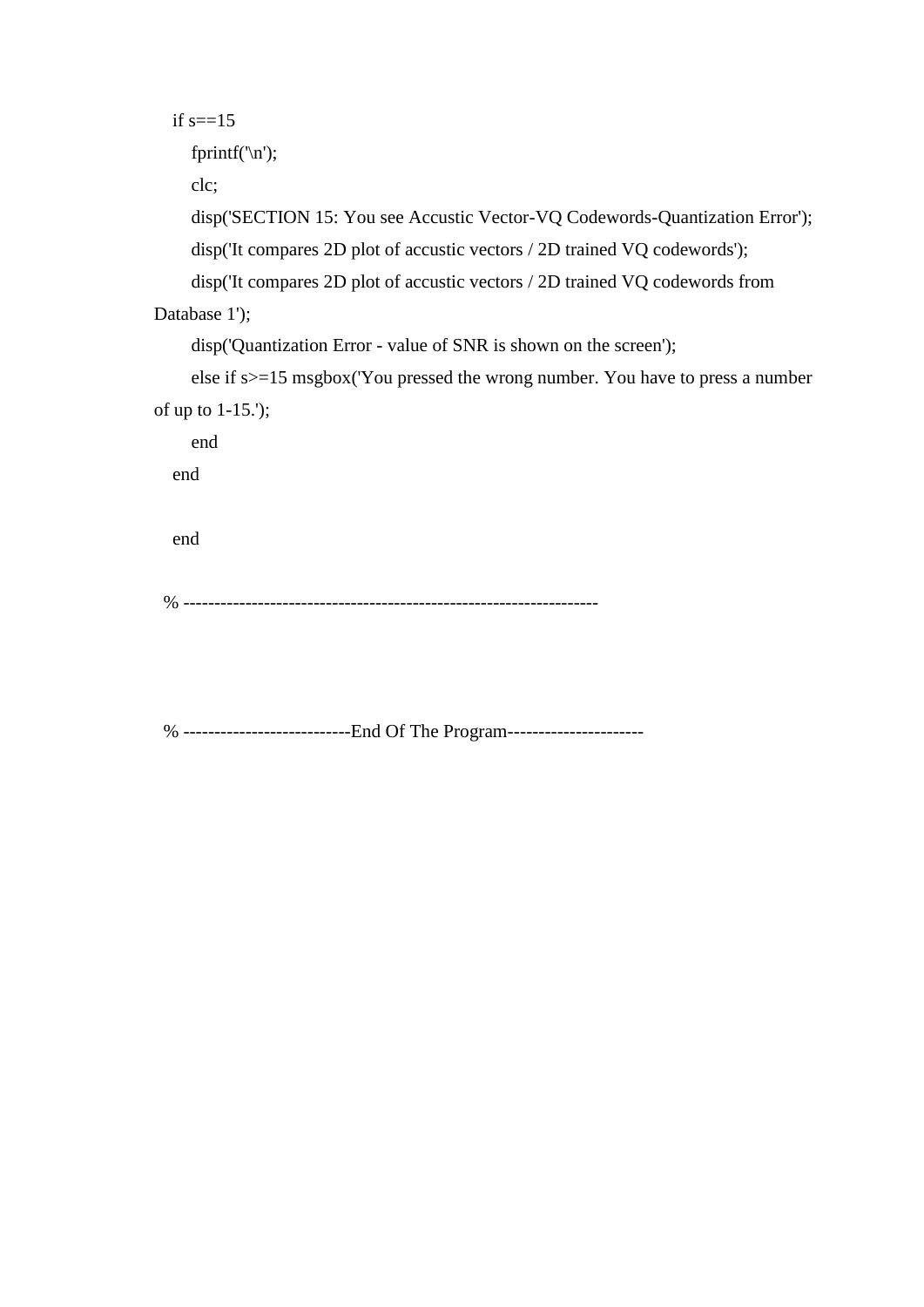## **APPENDIX B TEST OF NOISE VARIANCE**



When the noise variance is increased, voice signal is disrupted.





Figure B.2: 0,01 of Noise variance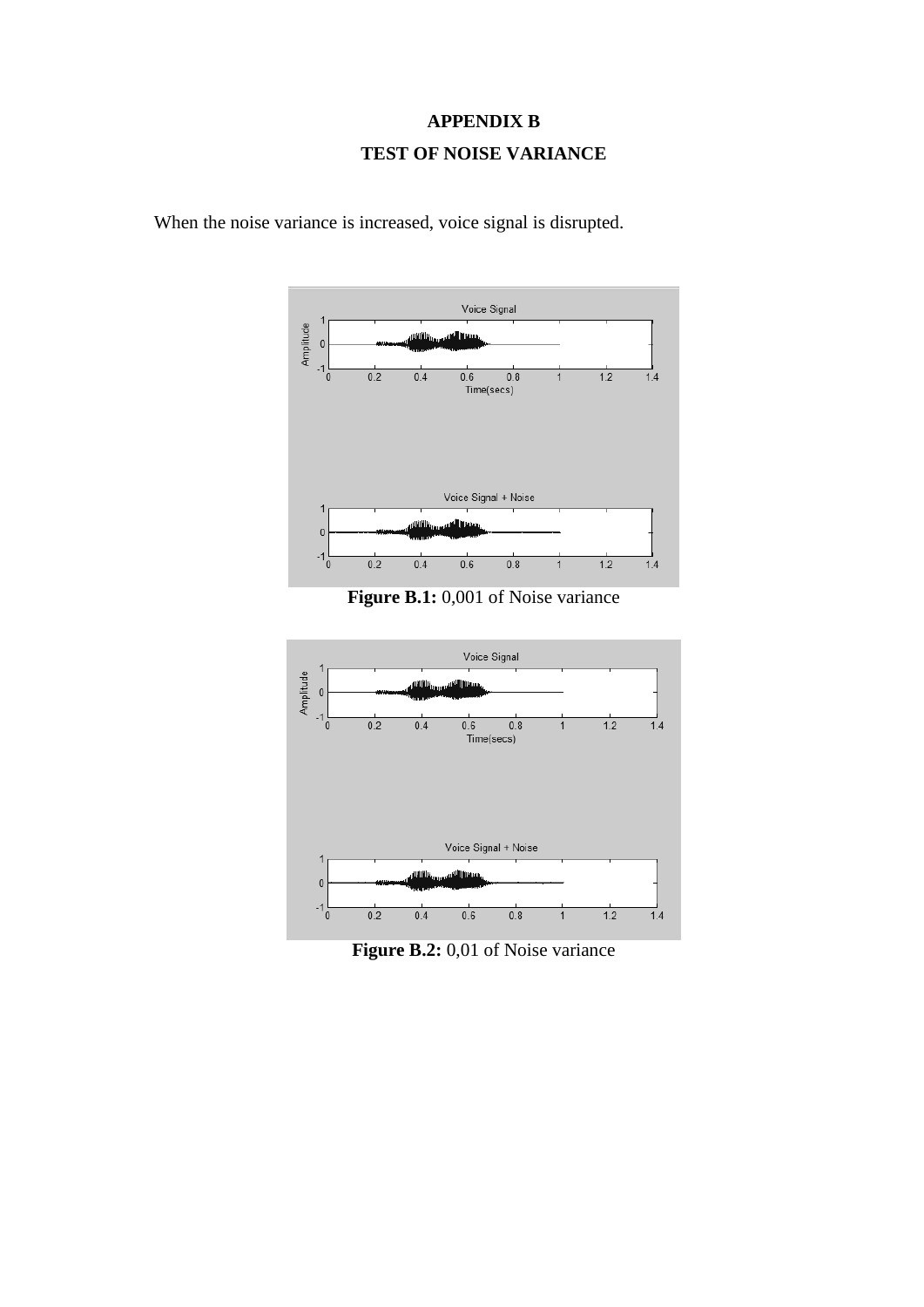





Figure B.4: 0,20 of Noise variance



**Figure B.5:** 0,30 of Noise variance